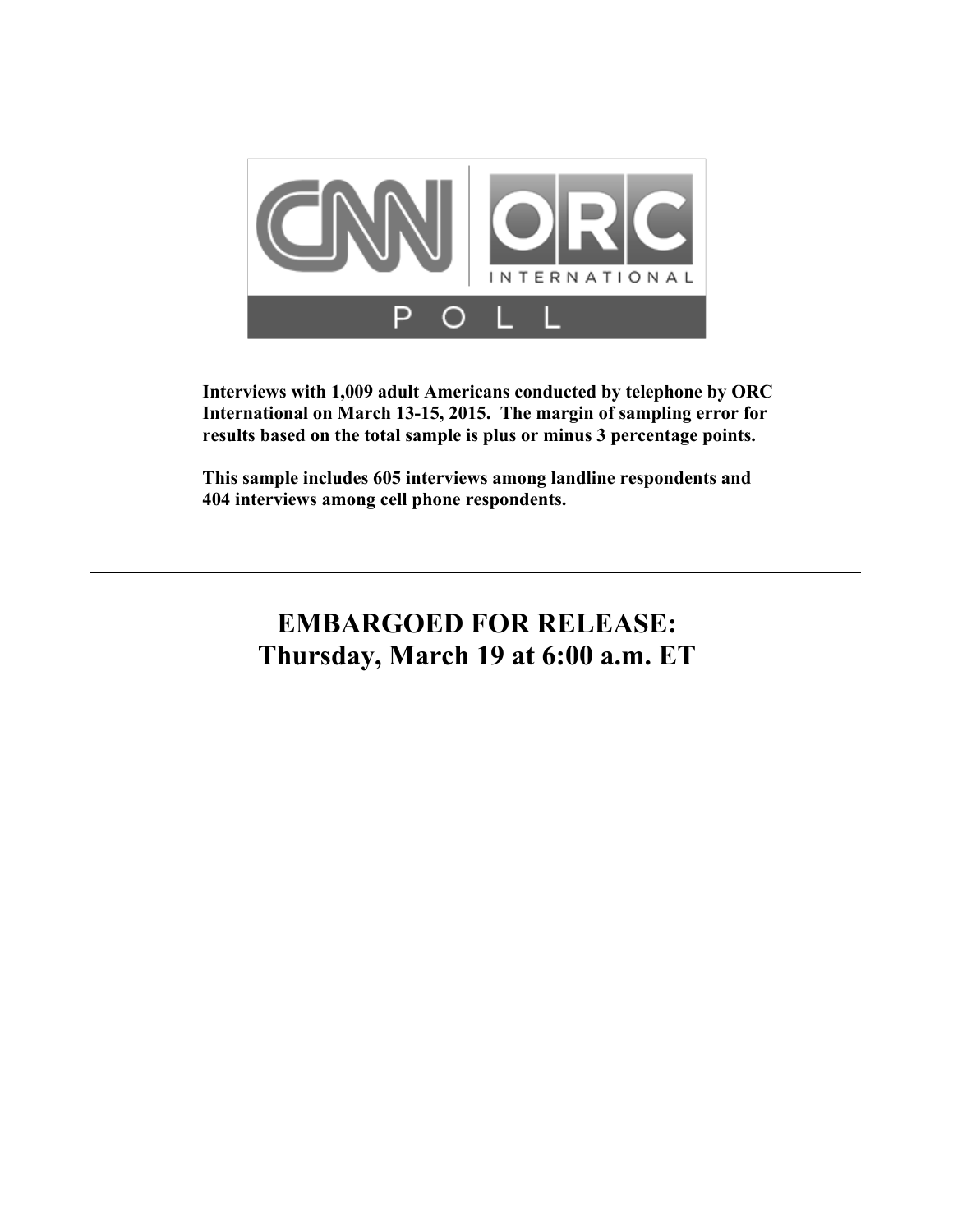|                       | App- | Disapp- | N <sub>0</sub> |                      | App- | Disapp- | N <sub>0</sub> |
|-----------------------|------|---------|----------------|----------------------|------|---------|----------------|
|                       | rove | rove    | opinion        |                      | rove | rove    | opinion        |
|                       |      |         |                |                      |      |         |                |
| Mar. 13-15, 2015      | 46%  | 51%     | 3%             | Aug. 24-25, 2011     | 45%  | 54%     | $1\%$          |
|                       |      |         |                | Aug. 5-7, 2011       | 44%  | 54%     | 2%             |
| Feb. 12-15, 2015      | 47%  | 51%     | $2\%$          | Aug. 1, 2011         | 45%  | 52%     | $2\%$          |
| Dec. 18-21, 2014      | 48%  | 50%     | 2%             | June 3-7, 2011       | 48%  | 48%     | 5%             |
| Nov. 21-23, 2014      | 44%  | 53%     | 3%             | May 24-26, 2011      | 54%  | 45%     | 2%             |
| Oct. 24-26, 2014      | 45%  | 53%     | 3%             | May 2, 2011          | 52%  | 43%     | $5\%$          |
| Sept. 25-28, 2014     | 44%  | 52%     | 4%             | Apr. 29-May 1, 2011  | 51%  | 46%     | $3\%$          |
| Sept. 5-7, 2014       | 43%  | 55%     | 2%             | Apr. 9-10, 2011      | 48%  | 50%     | $2\%$          |
| July 18-20, 2014      | 42%  | 55%     | 3%             | March 18-20, 2011    | 51%  | 47%     | $2\%$          |
| May 29-June 1, 2014   | 43%  | 55%     | 2%             | March 11-13, 2011    | 50%  | 47%     | 3%             |
| May 2-4, 2014         | 43%  | 55%     | $2\%$          | Jan. 21-23, 2011     | 55%  | 44%     | $1\%$          |
| March 7-9, 2014       | 43%  | 53%     | $4\%$          | Jan. 14-16, 2011     | 53%  | 45%     | 2%             |
| Jan. 31-Feb 2, 2014   | 45%  | 50%     | 5%             | Dec. 17-19, 2010     | 48%  | 48%     | 4%             |
| Dec. 16-19, 2013      | 41%  | 56%     | 3%             | Nov. 11-14, 2010     | 48%  | 50%     | 3%             |
| Nov. 18-20, 2013      | 41%  | 56%     | 3%             | Oct. 27-30, 2010     | 46%  | 51%     | 4%             |
| Oct. 18-20, 2013      | 44%  | 52%     | 4%             | Oct. 5-7, 2010       | 45%  | 52%     | 3%             |
| Sept. 27-29, 2013     | 44%  | 53%     | 4%             | Sept. 21-23, 2010    | 42%  | 54%     | 4%             |
| Sept. 6-8, 2013       | 45%  | 52%     | 3%             | Sept. 1-2, 2010      | 50%  | 49%     | $1\%$          |
| June 11-13, 2013      | 45%  | 54%     | $1\%$          | Aug. 6-10, 2010      | 47%  | 51%     | 2%             |
| May 17-18, 2013       | 53%  | 45%     | $2\%$          | July 16-21, 2010     | 47%  | 50%     | 2%             |
| April 5-7, 2013       | 51%  | 47%     | 3%             | June 16, 2010        | 50%  | 48%     | 2%             |
| March 15-17, 2013     | 47%  | 50%     | 3%             | May 21-23, 2010      | 51%  | 46%     | 3%             |
| Jan. 14-15, 2013      | 55%  | 43%     | $2\%$          | Apr. 9-11, 2010      | 51%  | 47%     | $2\%$          |
| Dec. 17-18, 2012      | 52%  | 43%     | 4%             | March 25-28, 2010    | 51%  | 48%     | $1\%$          |
| Nov. 16-18, 2012      | 52%  | 43%     | 5%             | March 19-21, 2010    | 46%  | 51%     | 3%             |
| Nov. 2-4, 2012        | 51%  | 45%     | 4%             | Feb. 12-15, 2010     | 49%  | 50%     | $1\%$          |
| Sept. 28-30, 2012     | 49%  | 48%     | 3%             | Jan. 22-24, 2010     | 49%  | 50%     | $\ast$         |
| Sept. 7-9, 2012       | 51%  | 44%     | 5%             | Jan. 8-10, 2010      | 51%  | 48%     | $1\%$          |
| Aug. 31-Sept. 3, 2012 | 48%  | 45%     | 7%             | Dec. 16-20, 2009     | 54%  | 44%     | $2\%$          |
| Aug. 22-23, 2012      | 50%  | 44%     | 6%             | Dec. 2-3, 2009       | 48%  | 50%     | 2%             |
| Aug. 7-8, 2012        | 50%  | 47%     | 3%             | Nov. 13-15, 2009     | 55%  | 42%     | 3%             |
| June 28-July 1, 2012  | 51%  | 47%     | 2%             | Oct. 30-Nov. 1, 2009 | 54%  | 45%     | $1\%$          |
| May 29-31, 2012       | 52%  | 47%     | $1\%$          | Oct. 16-18, 2009     | 55%  | 43%     | $2\%$          |
| Apr. 13-15, 2012      | 49%  | 48%     | 3%             | Sept. 11-13, 2009    | 58%  | 40%     | 2%             |
| March 24-25, 2012     | 51%  | 45%     | $4\%$          | Aug. 28-31, 2009     | 53%  | 45%     | 2%             |
|                       |      |         |                | July 31-Aug. 3, 2009 |      |         | 4%             |
| Feb. 10-13, 2012      | 50%  | 48%     | 2%             |                      | 56%  | 40%     |                |
| Jan. 11-12, 2012      | 47%  | 51%     | 3%             | June 26-28, 2009     | 61%  | 37%     | 3%             |
| Dec. 16-18, 2011      | 49%  | 48%     | 3%             | May 14-17, 2009      | 62%  | 35%     | 3%             |
| Nov. 18-20, 2011      | 44%  | 54%     | 3%             | Apr. 23-26, 2009     | 63%  | 33%     | 5%             |
| Nov. 11-13, 2011      | 46%  | 52%     | 2%             | Apr. 3-5, 2009       | 66%  | 30%     | 3%             |
| Oct. 14-16, 2011      | 46%  | 50%     | 3%             | March 12-15, 2009    | 64%  | 34%     | 2%             |
| Sept. 23-25, 2011     | 45%  | 52%     | 3%             | Feb. 18-19, 2009     | 67%  | 29%     | 4%             |
| Sept. 9-11, 2011      | 43%  | 55%     | 2%             | Feb. 7-8, 2009       | 76%  | 23%     | $1\%$          |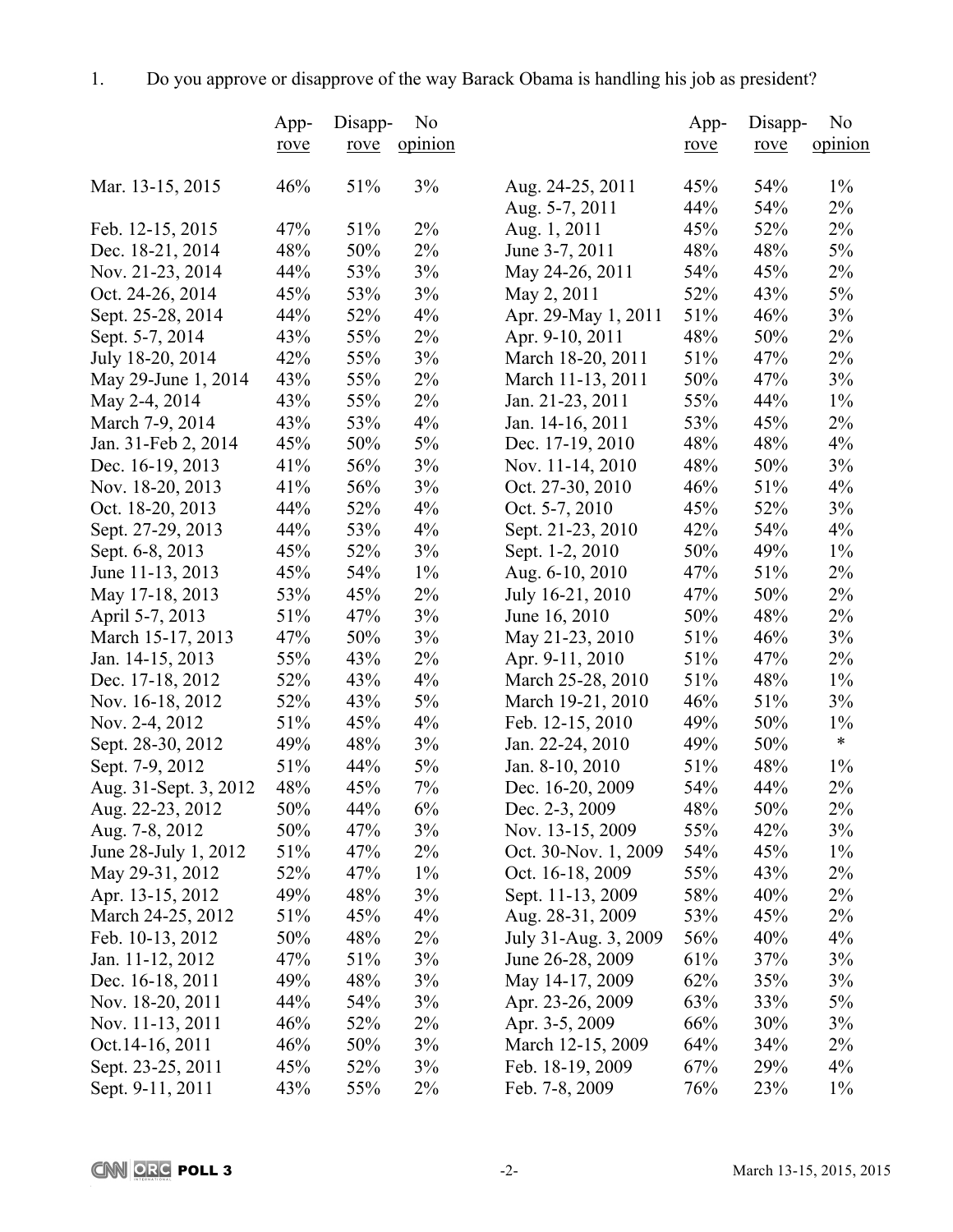2. Thinking about the following characteristics and qualities, please say whether you think it applies or doesn't apply to Barack Obama. (RANDOM ORDER)

|                                       |                | Does not | N <sub>0</sub> |
|---------------------------------------|----------------|----------|----------------|
|                                       | <b>Applies</b> | apply    | opinion        |
| Is a strong and decisive leader       |                |          |                |
| March 13-15, 2015                     | 53%            | 46%      | $\ast$         |
| July 18-20, 2014                      | 48%            | 52%      | $1\%$          |
| March 7-9, 2014                       | 50%            | 50%      | $\ast$         |
| November 18-20, 2013                  | 46%            | 53%      | $\ast$         |
| September 6-8, 2013                   | 50%            | 49%      | $1\%$          |
| June 11-13, 2013                      | 52%            | 48%      | $\ast$         |
| May 17-18, 2013                       | 58%            | 41%      | $1\%$          |
| January 11-12, 2012                   | 52%            | 47%      | $1\%$          |
| September 9-11, 2011                  | 48%            | 52%      | $\ast$         |
| May 24-26, 2011                       | 57%            | 42%      | $\ast$         |
| May 2, 2011                           | 58%            | 41%      | $1\%$          |
| April 9-10, 2011                      | 53%            | 46%      | $1\%$          |
| January 14-16, 2011                   | 57%            | 43%      | $\ast$         |
| June 16, 2010                         | 53%            | 46%      | $1\%$          |
| January 22-24, 2010                   | 60%            | 39%      | $1\%$          |
| Oct. $30 - Nov. 1, 2009*$             | 62%            | 37%      | $1\%$          |
| June 26-28, 2009                      | 70%            | 28%      | $1\%$          |
| February 18-19, 2009*                 | 80%            | 19%      | $1\%$          |
| December 19-21, 2008*                 | 76%            | 23%      | $1\%$          |
| Oct. 30-Nov. 1, 2008 (RV)             | 64%            | 35%      | $1\%$          |
| March 14-16, 2008 (RV)                | 59%            | 39%      | 3%             |
| Can manage the government effectively |                |          |                |
| March 13-15, 2015                     | 46%            | 52%      | $1\%$          |
| July 18-20, 2014                      | 42%            | 57%      | $1\%$          |
| March 7-9, 2014*                      | 43%            | 57%      | $\ast$         |
| November 18-20, 2013                  | 40%            | 60%      | $1\%$          |
| June 11-13, 2013                      | 47%            | 53%      | $\ast$         |
| May 17-18, 2013                       | 52%            | 47%      | $1\%$          |
| September 9-11, 2011                  | 42%            | 57%      | $\ast$         |
| April 29-May 1, 2011                  | 51%            | 47%      | $1\%$          |
| April 9-10, 2011                      | 45%            | 55%      | $1\%$          |
| June 16, 2010                         | 49%            | 50%      | $1\%$          |
| Oct. 30-Nov. 1, 2009                  | 58%            | 42%      | $\ast$         |
| June 26-28, 2009                      | 61%            | 38%      | $1\%$          |
| December 19-21, 2008*                 | 76%            | 23%      | $1\%$          |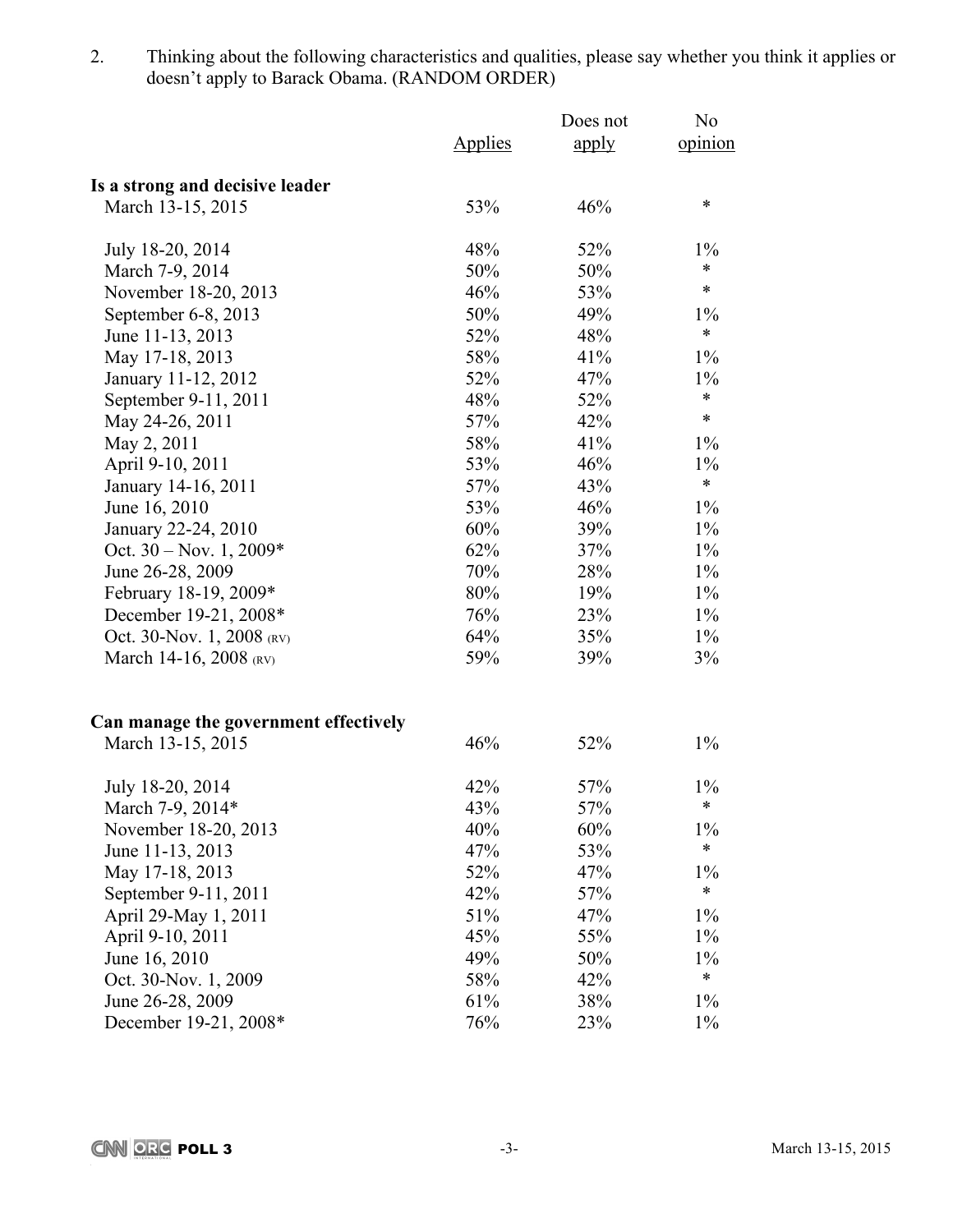2. Thinking about the following characteristics and qualities, please say whether you think it applies or doesn't apply to Barack Obama. (RANDOM ORDER)

|                                    |         | Does not | N <sub>o</sub> |
|------------------------------------|---------|----------|----------------|
|                                    | Applies | apply    | opinion        |
| Can get the economy moving again   |         |          |                |
| March 13-15, 2015                  | 51%     | 47%      | $2\%$          |
| March 7-9, 2014                    | 46%     | 52%      | $2\%$          |
| January 11-12, 2012                | 40%     | 58%      | $2\%$          |
| April 29-May 1, 2011               | 46%     | 52%      | $2\%$          |
| Is an effective world leader       |         |          |                |
| March 13-15, 2015                  | 47%     | 53%      | $1\%$          |
| May 24-26, 2011                    | 55%     | 44%      | $1\%$          |
| Oct. $30 - Nov. 1, 2009*$          | 53%     | 46%      | $2\%$          |
| Has brought the kind of change the |         |          |                |
| country needs                      |         |          |                |
| March 13-15, 2015                  | 42%     | 56%      | 2%             |
| January 22-24, 2010                | 53%     | 47%      | $\ast$         |
| Oct. $30 - Nov. 1, 2009*$          | 54%     | 46%      | $\ast$         |
| February 18-19, 2009*              | 69%     | 29%      | $1\%$          |
| December 19-21, 2008*              | 75%     | 24%      | $\ast$         |
| Oct. 30-Nov. 1, 2008 (RV)          | 59%     | 41%      | $1\%$          |
| March 14-16, 2008 (RV)             | 56%     | 42%      | $2\%$          |

*QUESTION WORDING PRIOR TO MARCH, 2015: Can bring the kind of change the country needs*

\*Asked of half sample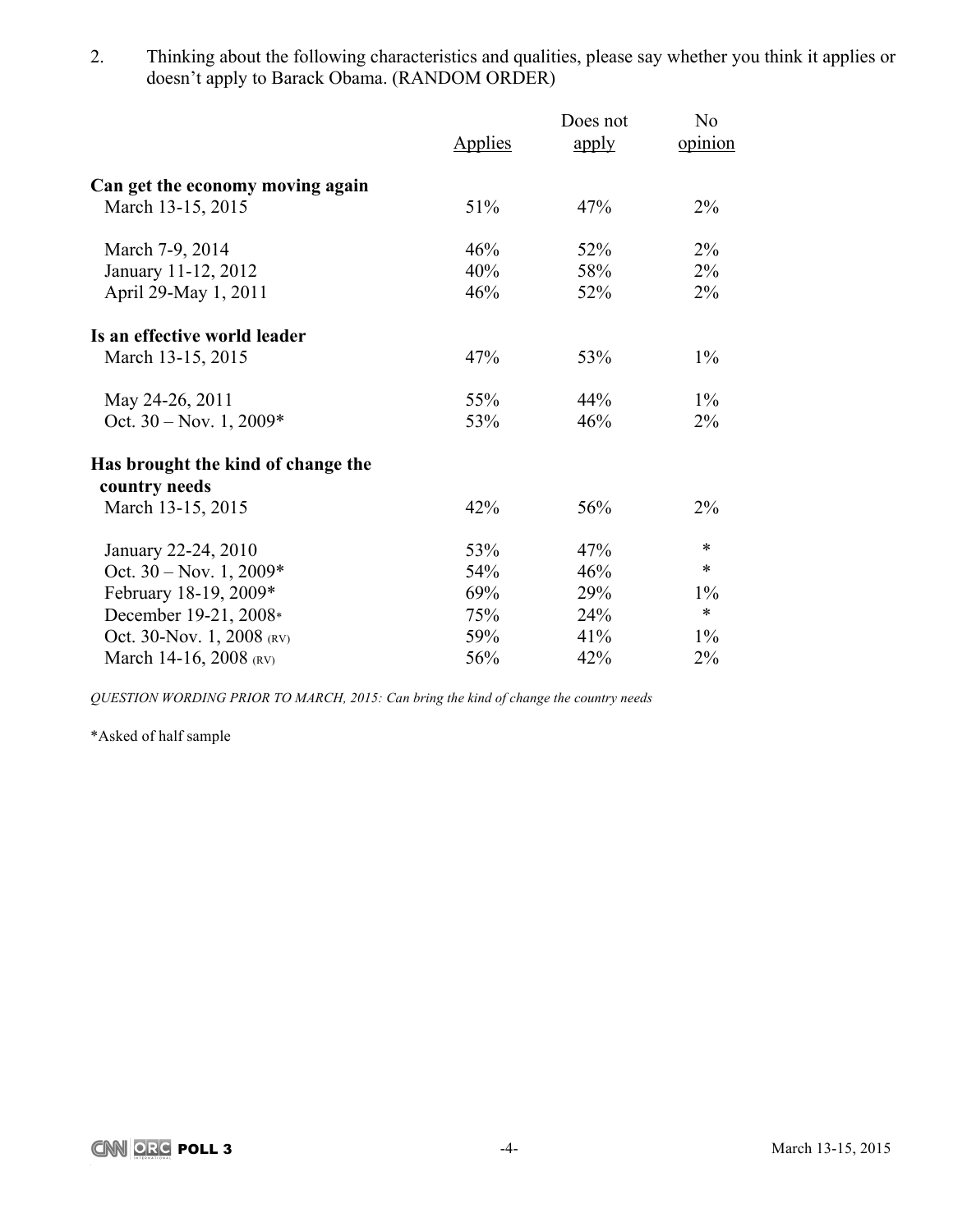# QUESTIONS 3 AND 4 ROTATED

3. Do you approve or disapprove of the way the Republican leaders in Congress are handling their jobs?

|                      | Approve | Disapprove | No<br>opinion |
|----------------------|---------|------------|---------------|
| March 13-15, 2015    | 23%     | 74%        | 3%            |
| April 5-7, 2013      | 25%     | 73%        | $2\%$         |
| November 2-4, 2012*  | 28%     | 66%        | 5%            |
| February 10-13, 2012 | 22%     | 77%        | $1\%$         |
| November 18-20, 2011 | 21%     | 77%        | $2\%$         |
| March 18-20, 2011    | 34%     | 64%        | 3%            |
| October 5-7, 2010    | 31%     | 66%        | 3%            |
| March 25-28, 2010    | 36%     | 63%        | $1\%$         |
| March 19-21, 2010    | 32%     | 66%        | $2\%$         |
| October 16-18, 2009* | 33%     | 66%        | $1\%$         |
| April 23-26, 2009    | 31%     | 65%        | $4\%$         |
| February 7-8, 2009*  | 44%     | 55%        | $1\%$         |
| November 6-9, 2008   | 24%     | 73%        | 3%            |
| October 3-5, 2008*   | 27%     | 71%        | 2%            |

\*Asked of a half sample.

4. Do you approve or disapprove of the way the Democratic leaders in Congress are handling their jobs?  $\mathbf{v}$ 

| Approve | Disapprove | No<br>opinion |
|---------|------------|---------------|
| 35%     | 63%        | 3%            |
| 35%     | 63%        | $2\%$         |
| 37%     | 59%        | 5%            |
| 31%     | 67%        | $2\%$         |
| 29%     | 68%        | 3%            |
| 35%     | 62%        | 3%            |
| 34%     | 64%        | $2\%$         |
| 42%     | 57%        | $1\%$         |
| 33%     | 65%        | $2\%$         |
| 38%     | 59%        | $2\%$         |
| 43%     | 53%        | 5%            |
| 60%     | 39%        | $2\%$         |
| 47%     | 50%        | 3%            |
| 34%     | 64%        | $1\%$         |
| 44%     | 54%        | $2\%$         |
| 36%     | 63%        | $1\%$         |
|         |            |               |

\*Asked of a half sample.

**CNN ORG POLL 3** -5- March 13-15, 2015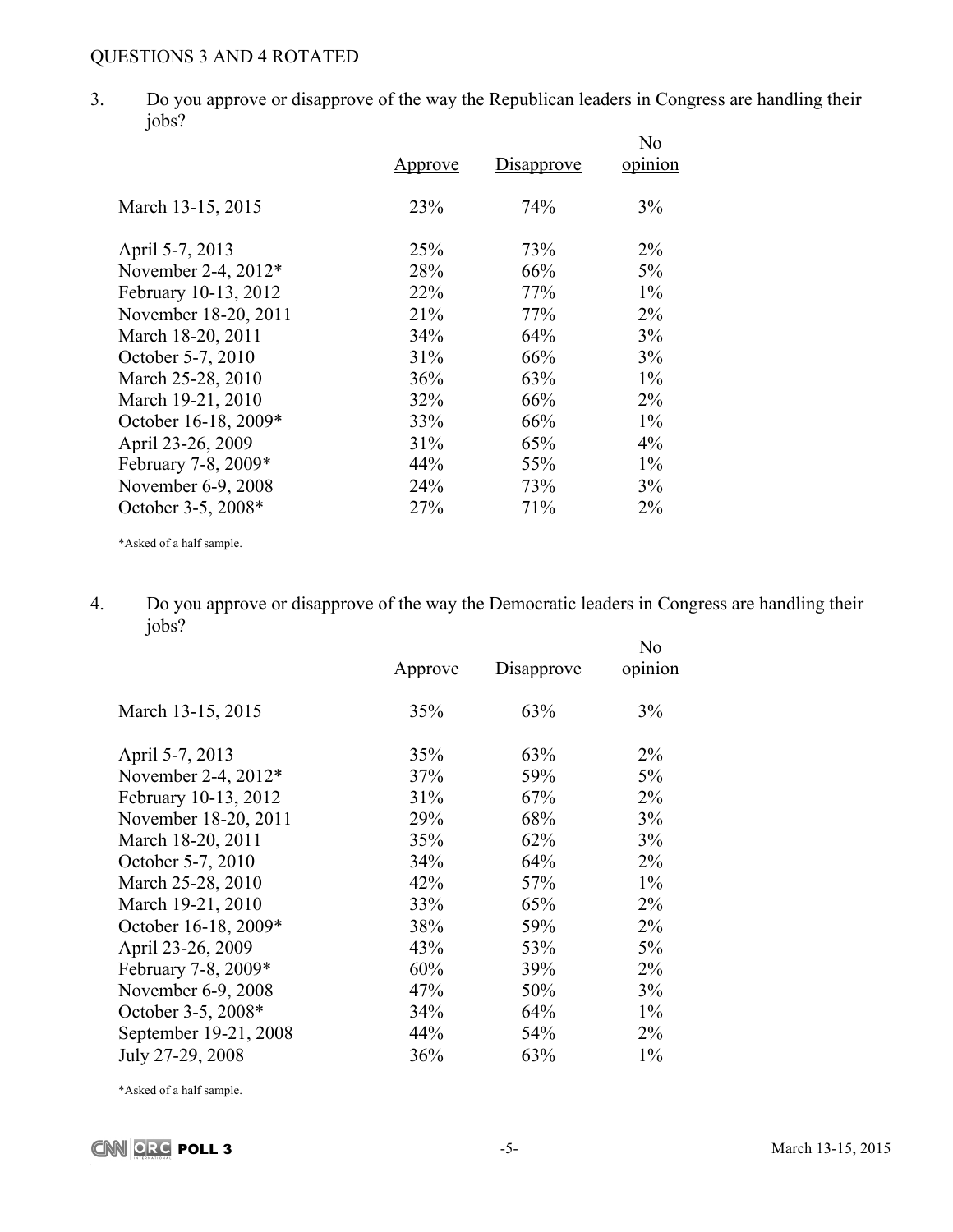5. Since the start of 2009 when Barack Obama became president, in general, would you say his presidency has been: (RANDOM ORDER)

|                        | Mar. 13-15<br>2015 |
|------------------------|--------------------|
| A success<br>A failure | 50%<br>47%         |
| No opinion             | $4\%$              |

### *TRENDS FOR COMPARISON*:

**Obama Administration First Two Years:** *Do you consider the first two years of the Obama administration to be a success or a failure?*

| CNN/ORC INTERNATIONAL TRENDS                                                                                                     |                              |               |                                 |                 |  |
|----------------------------------------------------------------------------------------------------------------------------------|------------------------------|---------------|---------------------------------|-----------------|--|
| 2011 Jan 14-16                                                                                                                   | <b>Success</b><br>45         | Failure<br>48 | Too soon<br>to tell (vol.)      | No opinion<br>∍ |  |
| <b>Obama Administration First Year:</b> Do you consider the first year of the Obama administration to be a success or a failure? |                              |               |                                 |                 |  |
|                                                                                                                                  | CNN/ORC INTERNATIONAL TRENDS |               |                                 |                 |  |
| $2010$ Jan 8-10                                                                                                                  | <b>Success</b><br>47         | Failure<br>48 | Too soon<br>to tell (vol.)<br>4 | No opinion      |  |

**Obama Administration First Six Months:** *Do you consider the first six months of the Obama administration to be a success or a failure?*

#### CNN/ORC INTERNATIONAL TRENDS

|                    |         |                                        | l'oo soon      |            |  |
|--------------------|---------|----------------------------------------|----------------|------------|--|
|                    | success | ailure                                 | to tell (vol.) | No opinion |  |
| 2009 July 31-Aug 3 | ◡       | $\sim$ $\sim$<br>$\tilde{\phantom{a}}$ |                |            |  |

**Bush Administration:** *Since the start of 2001 when George W. Bush became president, in general, would you say his presidency has been a success or failure?* 

### CNN/ORC INTERNATIONAL TRENDS

|                                            | Success | Failure | No opinion |
|--------------------------------------------|---------|---------|------------|
| $2007$ Aug 6-8*                            | 40      |         |            |
| 2007 Jan 19-21<br>*Asked of a half sample. | 39      | 55      |            |

### CNN/USA TODAY/GALLUP TRENDS

|                          | Success | Failure | No opinion |
|--------------------------|---------|---------|------------|
| $2006$ Jan $20-22$ *     | 46      | .52     |            |
| 2005 Oct 28-30           |         | 55      |            |
| $2005$ Aug $28-30*$      | 47      | 51      |            |
| *Asked of a half sample. |         |         |            |

Bush Administration First Year: Do you consider the first year of the Bush administration to be a -- [ROTATED: success (or a) failure]?

|                |         |         | l oo soon      |            |
|----------------|---------|---------|----------------|------------|
|                | success | Failure | to tell (vol., | No opinion |
| 2002 Jan 25-27 |         |         |                |            |

Bush Administration First Six Months: Do you consider the first six months of the Bush administration to be a -- [ROTATED: success (or a) *failure]?*

Too soon

|                 | success | ailure | to tell (vol.) | No opinion |
|-----------------|---------|--------|----------------|------------|
| $2001$ Aug 3-5* | ١r      |        |                |            |

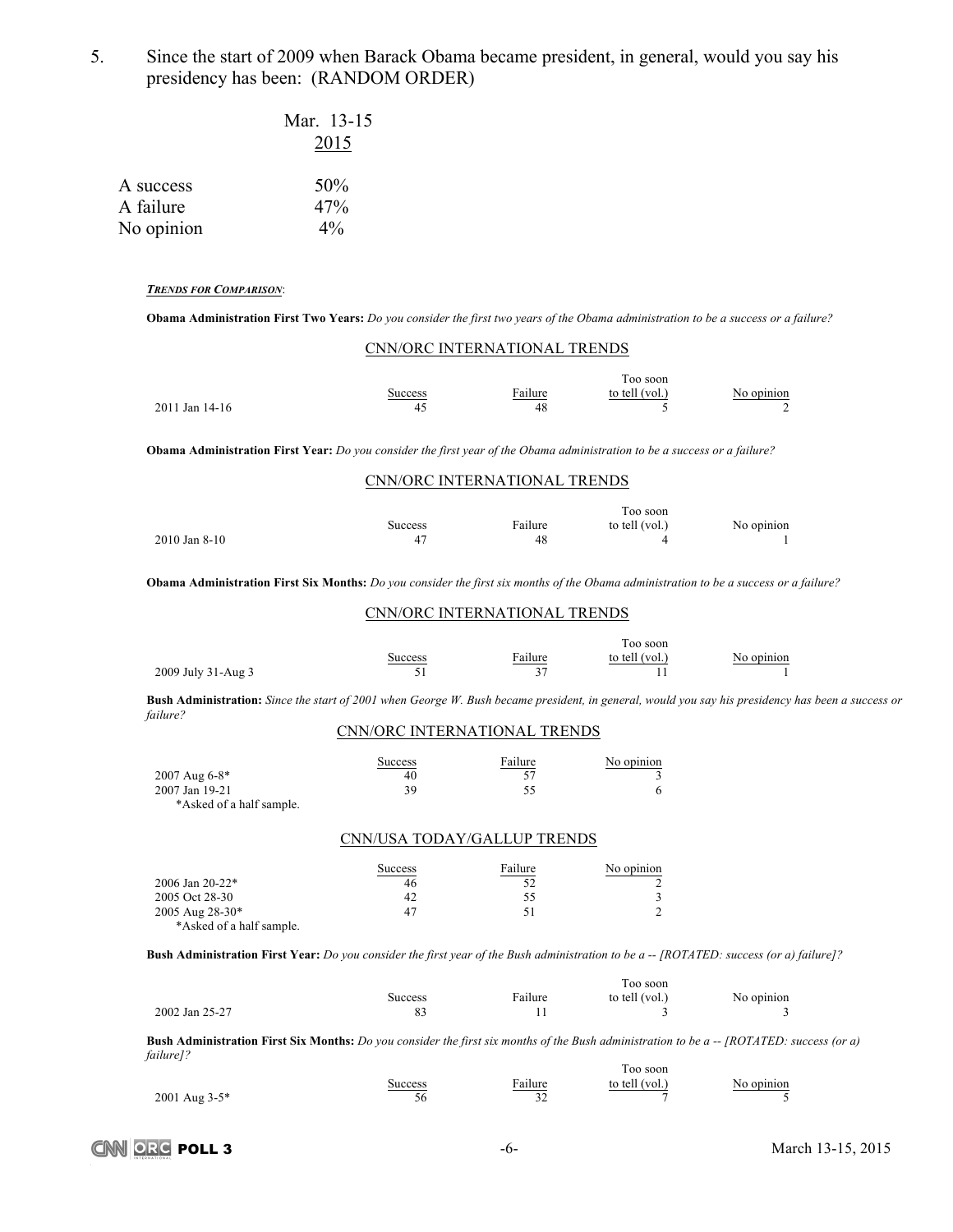Clinton Administration: Since the start of 1993 when Bill Clinton became president, in general, would you say his presidency has been a success or a *failure?*

|                                                                                                                                                                                                                                                                                                                                    | <b>Success</b> | Failure | No opinion |
|------------------------------------------------------------------------------------------------------------------------------------------------------------------------------------------------------------------------------------------------------------------------------------------------------------------------------------|----------------|---------|------------|
| 2000 Aug 11-12                                                                                                                                                                                                                                                                                                                     | 68             | 29      |            |
| 1999 Jan 22-24                                                                                                                                                                                                                                                                                                                     | 77             | 20      |            |
| 1999 Jan 15-17                                                                                                                                                                                                                                                                                                                     | 81             | 16      |            |
| 1998 Jan 24-25                                                                                                                                                                                                                                                                                                                     | 70             | 26      |            |
| 1998 Jan 23-24                                                                                                                                                                                                                                                                                                                     | 71             | 25      | 4          |
| 1997 Oct 27-29*                                                                                                                                                                                                                                                                                                                    | 70             | 25      |            |
| 1996 Aug 30-Sep 1**                                                                                                                                                                                                                                                                                                                | 64             | 31      |            |
| 1996 Aug 16-18**                                                                                                                                                                                                                                                                                                                   | 57             | 38      |            |
| 1996 Aug 5-7*                                                                                                                                                                                                                                                                                                                      | 64             | 30      | h          |
| 1994 Dec 2-5***                                                                                                                                                                                                                                                                                                                    | 44             | 50      | 6          |
| * Asked of half sample.<br>** WORDING: "Looking back on Bill Clinton's first term in office, in general, would you say his presidency has been a<br>success or a failure?<br>*** WORDING: "Looking back on Bill Clinton's first two years in office, in general, would you say his presidency has been<br>a success or a failure?" |                |         |            |

George H.W. Bush Administration: Looking back on George Bush's four years in office, in general, would you say his Presidency was a success or a *failure?*

|               | Success | Failure   | Mixed (vol.) | No opinion |
|---------------|---------|-----------|--------------|------------|
| 1993 Aug 8-11 |         | n 1<br>-- |              |            |

- 5. Since the start of 2009 when Barack Obama became president, in general, would you say his presidency has been: (RANDOM ORDER)
- 6. (IF FAILURE) Do you think Obama's presidency has been a failure more because of his own actions or more because he's been blocked from action by Congress?

### QUESTIONS 5 AND 6 COMBINED

|                                             | Mar. 13-15 |
|---------------------------------------------|------------|
|                                             | 2015       |
| Obama presidency success                    | 50%        |
| Obama presidency failure due to own actions | 37%        |
| Obama presidency failure due to Congress    | 9%         |
| Obama presidency failure, not sure why      | $1\%$      |
| No opinion                                  | $4\%$      |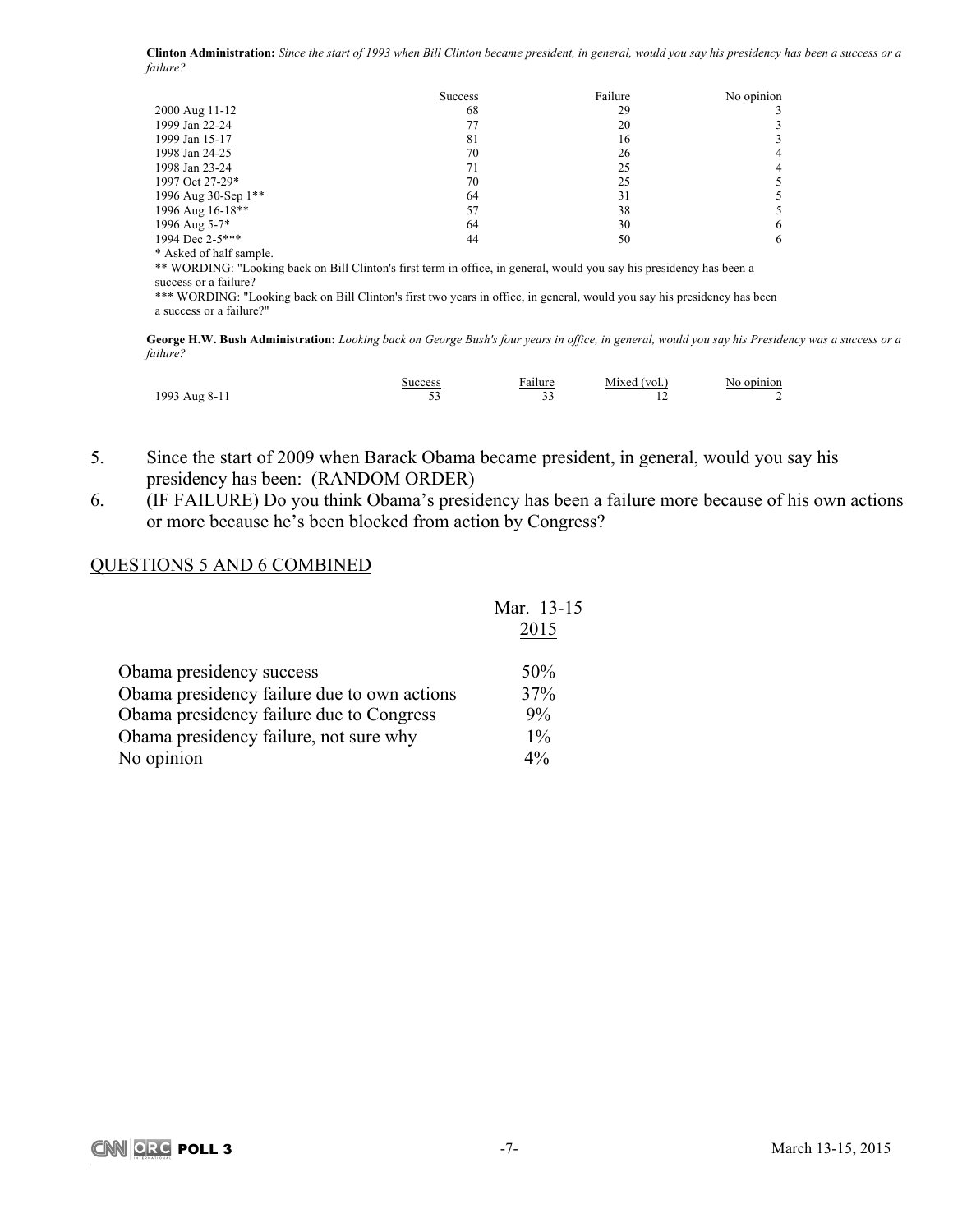8. We'd like to get your overall opinion of some people in the news. As I read each name, please say if you have a favorable or unfavorable opinion of these people -- or if you have never heard of them. (RANDOM ORDER)

|                            | Favor- | Unfavor- | Never    | N <sub>0</sub> |
|----------------------------|--------|----------|----------|----------------|
|                            | able   | able     | heard of | opinion        |
| <b>Barack Obama</b>        |        |          |          |                |
| March 13-15, 2015          | 52%    | 46%      | $\ast$   | $1\%$          |
| November 21-23, 2014       | 48%    | 51%      | ∗        | $1\%$          |
| May 29-June 1, 2014        | 47%    | 51%      | $\ast$   | $2\%$          |
| March 7-9, 2014            | 49%    | 49%      | ∗        | $1\%$          |
| Nov. 16-18, 2012           | 56%    | 41%      | $\ast$   | $2\%$          |
| Nov. 2-4, 2012 (RV)        | 55%    | 44%      | $\ast$   | $1\%$          |
| Sept. 28-30, 2012 (RV)     | 53%    | 47%      | $\ast$   | $\ast$         |
| Sept. 7-9, 2012 (RV)       | 57%    | 41%      | $\ast$   | $1\%$          |
| Aug. 31-Sept. 3, 2012 (RV) | 54%    | 44%      | *        | $2\%$          |
| August 22-23, 2012 (RV)    | 54%    | 44%      | $\ast$   | $2\%$          |
| August 7-8, 2012           | 56%    | 42%      | *        | $2\%$          |
| June 28-July 1, 2012       | 55%    | 44%      | *        | $1\%$          |
| May 29-31, 2012            | 56%    | 42%      | ∗        | $2\%$          |
| April 13-15, 2012          | 56%    | 42%      | *        | $2\%$          |
| March 24-25, 2012          | 56%    | 42%      | $\ast$   | $2\%$          |
| February 10-13, 2012       | 53%    | 45%      | ∗        | $1\%$          |
| January 11-12, 2012        | 49%    | 49%      | $\ast$   | $2\%$          |
| September 23-25, 2011      | 53%    | 45%      | ∗        | $2\%$          |
| January 14-16, 2011        | 56%    | 42%      | $\ast$   | $2\%$          |
| October 27-30, 2010        | 48%    | 48%      | ∗        | 3%             |
| September 1-2, 2010        | 53%    | 45%      | ∗        | $1\%$          |
| April 9-11, 2010           | 57%    | 41%      | ∗        | $2\%$          |
| December 16-20, 2009       | 58%    | 40%      | $\ast$   | 3%             |
| October 16-18, 2009        | 60%    | 39%      | $\ast$   | $1\%$          |
| July 31-Aug. 3, 2009       | 64%    | 34%      | ∗        | $2\%$          |
| April 23-26, 2009          | 69%    | 29%      | $\ast$   | $2\%$          |
| January 12-15, 2009        | 78%    | 17%      | $1\%$    | 4%             |
| December 1-2, 2008         | 76%    | 21%      | $\ast$   | 3%             |
| November 6-9, 2008         | 75%    | 22%      | $\ast$   | 3%             |
| October 17-19, 2008 (RV)   | 63%    | 33%      | $\ast$   | 3%             |
| October 3-5, 2008 (RV)     | 62%    | 36%      | $\ast$   | $2\%$          |
| Sept. 19-21, 2008 (RV)     | 63%    | 34%      | ∗        | 3%             |
| Sept. 5-7, 2008 (RV)       | 60%    | 34%      | $\ast$   | 6%             |
| Aug. 29-31, 2008 (RV)      | 64%    | 33%      | ∗        | $2\%$          |
| Aug. 23-24, 2008 (RV)      | 60%    | 36%      | ∗        | 3%             |
| July 27-29, 2008 (RV)      | 63%    | 33%      | *        | 4%             |
| June 26-29, 2008 (RV)      | 63%    | 32%      | *        | 4%             |
| April 28-30, 2008          | 56%    | 38%      | *        | 5%             |
| February 1-3, 2008         | 58%    | 31%      | 2%       | $8\%$          |
| January 9-10, 2008         | 55%    | 28%      | 6%       | 11%            |
| September 7-9, 2007        | 49%    | 27%      | 10%      | 13%            |
| June 23-24, 2007           | 47%    | 24%      | 14%      | 15%            |
| March 9-11, 2007           | 44%    | 21%      | 19%      | 16%            |
| November 3-5, 2006         | 36%    | 11%      | 37%      | 16%            |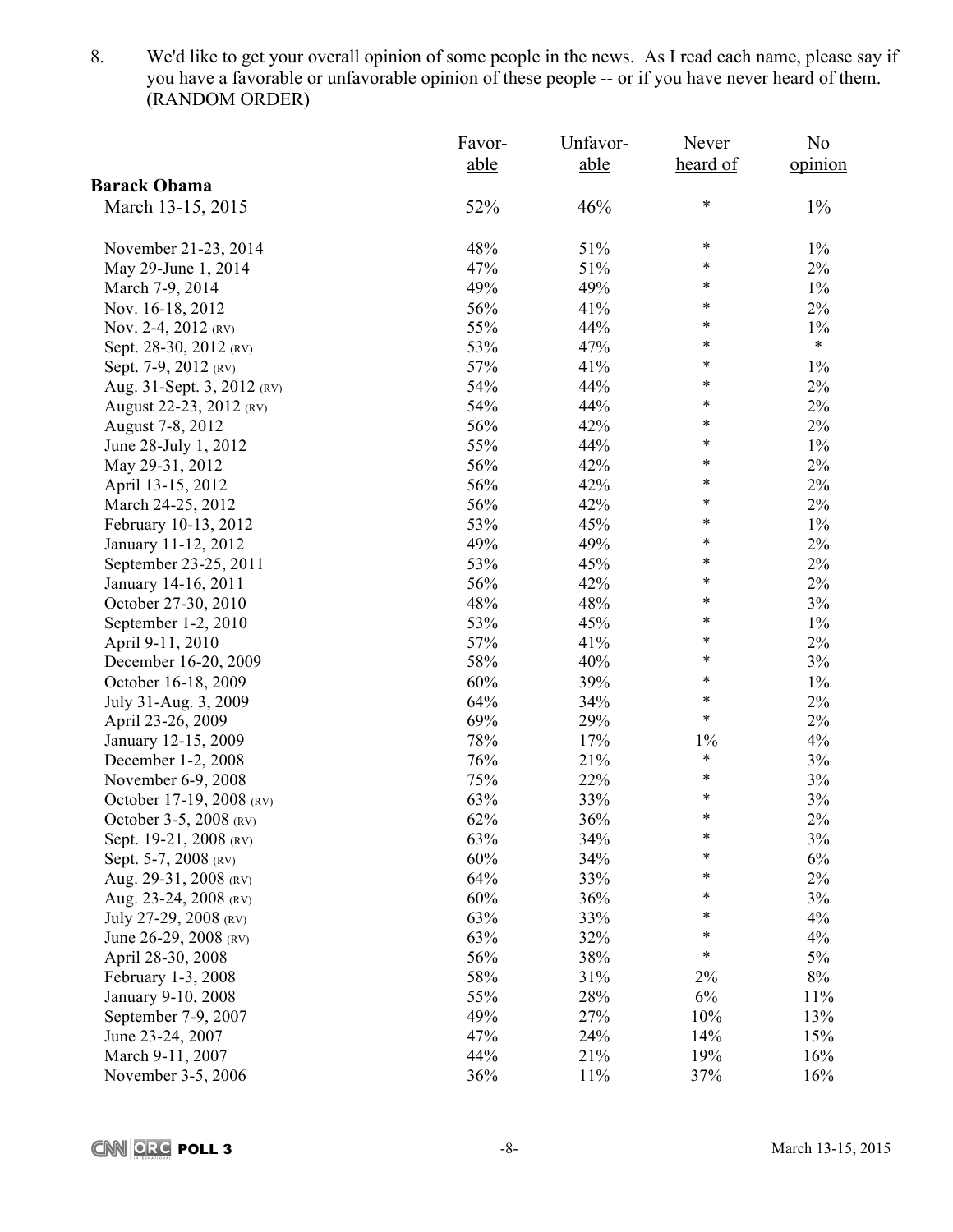|                                          |          |            |            |            |                  | $V$ ery+   | Pretty+      |
|------------------------------------------|----------|------------|------------|------------|------------------|------------|--------------|
|                                          | Very     | Fairly     | Pretty     | Very       | N <sub>0</sub>   | fairly     | very         |
|                                          | well     | well       | badly      | badly      | opinion          | well       | <b>badly</b> |
|                                          |          |            |            |            |                  |            |              |
| Mar. 13-15, 2015                         | 7%       | 46%        | 32%        | 14%        | $\ast$           | 53%        | 46%          |
| Nov. 21-23, 2014                         | $8\%$    | 44%        | 33%        | 15%        | $\ast$           | 52%        | 48%          |
| Sept. 25-28, 2014                        | 3%       | 47%        | 30%        | 19%        | $1\%$            | 50%        | 49%          |
| Sept. 5-7, 2014                          | 4%       | 40%        | 31%        | 24%        | $\ast$           | 44%        | 55%          |
| May 29-June 1, 2014                      | 3%       | 44%        | 35%        | 18%        | $\ast$           | 47%        | 53%          |
| March 7-9, 2014                          | 4%       | 41%        | 36%        | 19%        | $\ast$           | 45%        | 55%          |
| Nov. 18-20, 2013                         | 6%       | 35%        | 37%        | 22%        | $\ast$           | 41%        | 59%          |
| Sept. 6-8, 2013                          | $4\%$    | 42%        | 34%        | 19%        | $\ast$           | 46%        | 53%          |
| April 5-7, 2013                          | 7%       | 43%        | 26%        | 24%        | $\ast$           | 50%        | 50%          |
| Jan. 14-15, 2013                         | 3%       | 46%        | 36%        | 15%        | $\ast$           | 49%        | 51%          |
| Nov. 16-18, 2012                         | 5%       | 38%        | 33%        | 24%        | $\ast$           | 43%        | 57%          |
| Nov. 2-4, 2012*                          | 4%       | 42%        | 35%        | 18%        | $1\%$            | 46%        | 53%          |
| Aug. 7-8, 2012                           | $2\%$    | 34%        | 38%        | 25%        | $1\%$            | 36%        | 63%          |
| April 13-15, 2012                        | $2\%$    | 41%        | 34%        | 23%        | $\ast$           | 43%        | 57%          |
| Feb. 10-13, 2012                         | $3\%$    | 37%        | 42%        | 18%        | $\ast$           | 40%        | 60%          |
| Dec. 16-18, 2011                         | $2\%$    | 28%        | 49%        | 21%        | $\ast$           | 30%        | 70%          |
| Nov. 11-13, 2011                         | $2\%$    | 23%        | 46%        | 28%        | $1\%$            | 25%        | 74%          |
| Aug. 24-25, 2011                         | 2%       | 26%        | 46%        | 27%        | $\ast$           | 28%        | 73%          |
| Aug. 5-7, 2011                           | $1\%$    | 23%        | 47%        | 28%        | $\ast$           | 24%        | 75%          |
| May 24-26, 2011                          | 3%       | 36%        | 39%        | 21%        | $\ast$           | 39%        | 60%          |
| Mar. 18-20, 2011                         | $2\%$    | 34%        | 42%        | 21%        | $\ast$           | 36%        | 63%          |
| Jan. 21-23, 2011                         | $5\%$    | 38%        | 39%        | 17%        | $\ast$           | 43%        | 56%          |
| Dec. 17-19, 2010                         | $1\%$    | 28%        | 45%        | 26%        | $\ast$           | 29%        | 71%          |
| Oct. 27-30, 2010                         | $3\%$    | 22%        | 48%        | 27%        | $\ast$           | 25%        | 75%          |
| Sept. 21-23, 2010                        | $2\%$    | 27%        | 44%        | 26%        | $\ast$           | 29%        | 70%          |
| Aug. 6-10, 2010                          | $3\%$    | 28%        | 43%        | 26%        | $\ast$           | 31%        | 69%          |
| June 16, 2010                            | $2\%$    | 25%        | 45%        | 28%        | $\ast$           | 27%        | 73%          |
| Mar. 19-21, 2010                         | $3\%$    | 29%        | 41%        | 26%        | $\ast$           | 32%        | 67%          |
| Jan. 22-24, 2010                         | $4\%$    | 28%        | 45%        | 22%        | $\ast$           | 32%        | 67%          |
| Dec. 2-3, 2009                           | $3\%$    | 31%        | 42%        | 24%        | $\ast$           | 34%        | 66%          |
| Oct. 30-Nov. 1, 2009                     | 3%       | 34%        | 41%        | 22%        | $\ast$           | 37%        | 63%          |
| August 28-31, 2009                       | $2\%$    | 28%        | 46%        | 23%        | $1\%$            | 30%        | 69%          |
| May 14-17, 2009                          | $3\%$    | 25%        | 45%        | $26\%$     | $\ast$           | $28\%$     | $71\%$       |
| April 3-5, 2009                          | 3%       | 20%        | 51%        | 26%        | $\ast$           | 23%        | 77%          |
| February 18-19, 2009                     | 3%       | 18%        | 47%        | 32%        | $\ast$<br>$\ast$ | 21%        | 79%          |
| December 1-2, 2008<br>November 6-9, 2008 | 2%<br>2% | 18%<br>14% | 39%<br>45% | 40%<br>38% | $\ast$           | 20%<br>16% | 79%<br>83%   |
| October 17-19, 2008                      | 3%       | 22%        | 42%        | 33%        | $\ast$           | 25%        | 75%          |
| October 3-5, 2008                        | 3%       | 17%        | 45%        | 35%        | $\ast$           | 20%        | 80%          |
| Aug 23-24, 2008                          | 3%<br>3% | 28%<br>21% | 35%<br>47% | 34%<br>29% | *<br>$\ast$      | 31%<br>24% | 69%<br>76%   |
| July 27-29, 2008<br>Apr. 28-30, 2008     | 4%       | 26%        | 35%        | 35%        | $1\%$            | 30%        | 70%          |
| Nov. 2-4, 2007                           | 8%       | 34%        | 35%        | 23%        | $\ast$           | 42%        | 58%          |
| April 10-12, 2007                        | 8%       | 40%        | 34%        | 17%        | 1%               | 48%        | 51%          |
| January 11, 2007<br>November 3-5, 2006   | 8%<br>9% | 49%<br>42% | 30%<br>30% | 12%<br>18% | $1\%$<br>$1\%$   | 57%<br>51% | 42%<br>48%   |
| October 6-8, 2006                        | 12%      | 37%        | 30%        | 19%        | $2\%$            | 49%        | 49%          |
| Sept. 29-October 2, 2006                 | $8\%$    | 43%        | 26%        | 23%        | $\ast$           | 51%        | 49%          |
| August 30-Sept. 2, 2006                  | 9%       | 37%        | 29%        | 25%        | $\ast$           | 46%        | 54%          |
| August 2-3, 2006                         | 8%       | 47%        | 29%        | 15%        | $1\%$            | 55%        | 44%          |
| May 5-7, 2006                            | 8%       | 38%        | 33%        | 20%        | 1%               | 46%        | 53%          |

\*Asked of a half sample.

*(CNN/TIME AND CNN/USA TODAY/GALLUP TRENDS ON NEXT PAGE)*

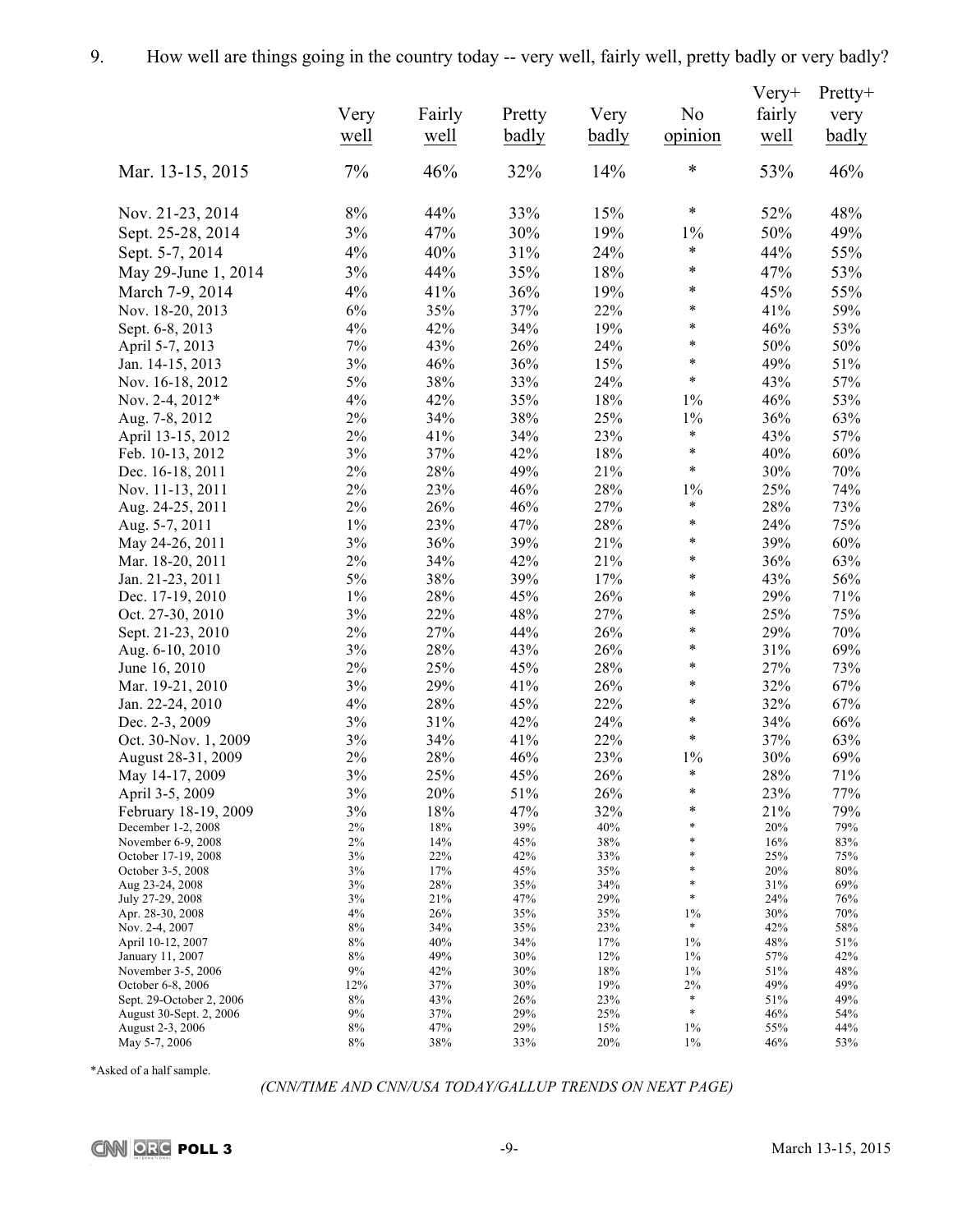### *Trends from 1974 to May, 2004: CNN/Time or Time magazine polls; Trends from October, 2004 to Feb, 2006: CNN/USA Today/Gallup polls*

|                                  | Very/<br>fairly<br>well | Very/<br>pretty<br>badly |                                  | Very/<br>fairly<br>well | Very/<br>pretty<br>badly |                      | Very/<br>fairly<br>well | Very/<br>pretty<br>badly |                      | Very/<br>fairly<br>well | Very/<br>pretty<br>badly |
|----------------------------------|-------------------------|--------------------------|----------------------------------|-------------------------|--------------------------|----------------------|-------------------------|--------------------------|----------------------|-------------------------|--------------------------|
| 2006 Feb 9-12                    | 52                      | 47                       | 1998 May 18-19                   | 66                      | 30                       | 1993 Aug             | 39                      | 58                       | 1985 Nov             | 70                      | 31                       |
| 2005 Nov 11-13                   | 49                      | 50                       | 1998 Apr 8-9                     | 70                      | 30                       | 1993 Aug             | 41                      | 57                       | 1985 Sep             | 67                      | 33                       |
| 2005 Sep 8-11<br>2005 July 23-24 | 50<br>58                | 50<br>41                 | 1998 Mar 18-19<br>1998 Feb 4-5   | 76<br>74                | 25<br>25                 | 1993 Jun<br>1993 May | 41<br>40                | 56<br>58                 | 1985 Jul<br>1985 Apr | 70<br>69                | 31<br>32                 |
| 2005 April 1-2                   | 61                      | 38                       | 1998 Jan 28-29                   | 79                      | 19                       | 1993 May             | 43                      | 56                       | 1984 Dec             | 74                      | 26                       |
| 2005 Jan 7-9                     | 58                      | 41                       | 1998 Jan 22                      | 68                      | 31                       | 1993 Apr             | 45                      | 53                       | 1984 Oct             | 74                      | 26                       |
| 2004 Oct 29-31                   | 55                      | 44                       | 1998 Jan 14-15                   | 65                      | 32                       | 1993 Mar             | 48                      | 50                       | 1984 Sep             | 71                      | 30                       |
| 2004 Oct 9-10                    | 54                      | 46                       | 1997 Oct 30                      | 67                      | 31                       | 1993 Feb             | 48                      | 49                       | 1984 Aug             | 68                      | 32                       |
| 2004 May 12-13<br>2004 Apr 8     | 60<br>63                | 39<br>36                 | 1997 Sep 10-11<br>1997 Jul 30-31 | 63<br>69                | 34<br>29                 | 1993 Feb<br>1993 Jan | 48<br>53                | 49<br>45                 | 1984 Jan<br>1983 Dec | 67<br>60                | 32<br>40                 |
| 2004 Feb 5-6                     | 52                      | 47                       | 1997 Jun 4-5                     | 64                      | 34                       | 1993 Jan             | 47                      | 52                       | 1983 Sep             | 56                      | 45                       |
| 2004 Jan 14-15                   | 53                      | 46                       | 1997 May 7-8                     | 63                      | 35                       | 1992 Oct             | 35                      | 65                       | 1983 Jun             | 58                      | 41                       |
| 2003 Dec 30-Jan 1                | 49                      | 49                       | 1997 Apr 16-17                   | 62                      | 37                       | 1992 Sep             | 32                      | 68                       | 1983 Mar             | 46                      | 55                       |
| 2003 Nov 18-19<br>2003 Sep 3-4   | 52<br>49                | 46<br>49                 | 1997 Mar 11-12<br>1997 Feb 26-27 | 57<br>64                | 41<br>35                 | 1992 Aug<br>1992 Jul | 35<br>31                | 63<br>67                 | 1982 Dec<br>1982 Oct | 35<br>40                | 65<br>60                 |
| 2003 Jul 16-17                   | 57                      | 42                       | 1997 Feb 5-6                     | 67                      | 33                       | 1992 Jun             | 35                      | 62                       | 1982 Jun             | 40                      | 60                       |
| 2003 May 21-22                   | 60                      | 39                       | 1997 Jan 8-9                     | 63                      | 35                       | 1992 Jun             | 33                      | 65                       | 1982 Mar             | 39                      | 62                       |
| 2003 Mar 27                      | 63                      | 36                       | 1996 Oct                         | 67                      | 32                       | 1992 May             | 30                      | 68                       | 1981 Dec             | 43                      | 58                       |
| 2003 Feb 19-20<br>2003 Feb 6     | 52<br>53                | 47<br>46                 | 1996 Jun<br>1996 Jun             | 61<br>62                | 37<br>37                 | 1992 Apr<br>1992 Mar | 33<br>33                | 65<br>66                 | 1981 Sep<br>1981 May | 53<br>51                | 47<br>50                 |
| 2003 Jan 15-16                   | 49                      | 49                       | 1996 Feb                         | 53                      | 44                       | 1992 Feb             | 35                      | 62                       | 1981 Jan             | 26                      | 74                       |
| 2002 Dec 17-18                   | 54                      | 45                       | 1996 Jan                         | 48                      | 50                       | 1992 Jan             | 29                      | 71                       | 1980 Oct             | 32                      | 68                       |
| 2002 Nov 13-14                   | 56                      | 42                       | 1996 Jan                         | 48                      | 50                       | 1992 Jan             | 35                      | 64                       | 1980 Aug             | 30                      | 70                       |
| 2002 Oct 23-24                   | 49                      | 49                       | 1995 Dec                         | 54                      | 44                       | 1992 Jan             | 36                      | 64                       | 1980 May             | 21                      | 79                       |
| 2002 Aug 28-29<br>2002 Jul 10-11 | 57<br>59                | 41<br>39                 | 1995 Oct<br>1995 Oct             | 46<br>47                | 52<br>51                 | 1991 Dec<br>1991 Nov | 29<br>36                | 71<br>64                 | 1980 Mar<br>1980 Jan | 24<br>34                | 76<br>65                 |
| 2002 Jun 19-20                   | 57                      | 41                       | 1995 Sep                         | 50                      | 49                       | 1991 Oct             | 42                      | 56                       | 1979 Dec             | 36                      | 64                       |
| 2002 May 22-23                   | 64                      | 35                       | 1995 Sep                         | 50                      | 49                       | 1991 Oct             | 42                      | 58                       | 1979 Oct             | 36                      | 68                       |
| 2002 Apr 10-11                   | 61                      | 38                       | 1995 Aug                         | 47                      | 52                       | 1991 Sep             | 49                      | 49                       | 1979 Aug             | 31                      | 70                       |
| 2002 Mar 13-14                   | 69                      | 29                       | 1995 Jul                         | 51                      | 47                       | 1991 Aug             | 53                      | 47                       | 1979 Apr             | 36                      | 65                       |
| 2002 Jan 23-24<br>2001 Dec 19-20 | 66<br>64                | 34<br>34                 | 1995 Jun<br>1995 Jun             | 53<br>45                | 47<br>51                 | 1991 Jun<br>1991 May | 53<br>53                | 47<br>47                 | 1978 Oct<br>1978 May | 56<br>49                | 44<br>51                 |
| 2001 Nov 7-8                     | 63                      | 35                       | 1995 May                         | 50                      | 49                       | 1991 Apr             | 56                      | 42                       | 1978 Mar             | 53                      | 47                       |
| 2001 Oct 12                      | 65                      | 33                       | 1995 Apr                         | 46                      | 52                       | 1991 Apr             | 59                      | 41                       | 1977 Nov             | 64                      | 35                       |
| 2001 Sep 27                      | 59                      | 38                       | 1995 Mar                         | 52                      | 46                       | 1991 Mar             | 74                      | 26                       | 1977 Jul             | 69                      | 31                       |
| 2001 Sep 13<br>2001 Jul 17-18    | 45<br>70                | 53<br>29                 | 1995 Mar<br>1995 Feb             | 49<br>54                | 48<br>44                 | 1991 Feb<br>1991 Jan | 58<br>39                | 42<br>61                 | 1977 May<br>1977 Mar | 65<br>69                | 35<br>31                 |
| 2001 May 23-24                   | 65                      | 33                       | 1995 Jan                         | 58                      | 41                       | 1990 Dec             | 45                      | 55                       | 1976 Oct             | 56                      | 44                       |
| 2001 Feb 7-8                     | 71                      | 28                       | 1995 Jan                         | 56                      | 43                       | 1990 Nov             | 42                      | 58                       | 1976 Sep             | 57                      | 44                       |
| 2001 Jan 10-11                   | 73                      | 24                       | 1995 Jan                         | 54                      | 44                       | 1990 Oct             | 38                      | 62                       | 1976 Aug             | 60                      | 40                       |
| 2000 Nov 10                      | 74                      | 25                       | 1994 Dec                         | 55                      | 44                       | 1990 Oct<br>1990 Oct | 41                      | 59                       | 1976 Jun             | 50                      | 50                       |
| 2000 Oct 25-26<br>2000 Oct 12-13 | 79<br>76                | 19<br>22                 | 1994 Nov<br>1994 Oct             | 49<br>50                | 48<br>49                 | 1990 Sep             | 42<br>52                | 58<br>48                 | 1976 Apr<br>1976 Jan | 52<br>46                | 48<br>55                 |
| 2000 Oct 4-5                     | 77                      | 22                       | 1994 Oct                         | 51                      | 47                       | 1990 Aug             | 55                      | 45                       | 1975 May             | 40                      | 61                       |
| 2000 Sep 6-7                     | 79                      |                          | 19 1994 Sep                      | 45                      | 53                       | 1990 Jul             | 55                      | 45                       | 1975 Jan             | 23                      | 78                       |
| 2000 Aug 9-10                    | 77                      | 21                       | 1994 Sep                         | 46                      | 53                       | 1990 May             | 61                      | 37                       | 1974 Sep             | 30                      | 70                       |
| 2000 Jul 26-27<br>2000 Jun 14-15 | 74<br>72                | 24<br>27                 | 1994 Sep<br>1994 Aug             | 42<br>42                | 57<br>58                 | 1990 Apr<br>1990 Mar | 62<br>62                | 38<br>38                 | 1974 Mar             | 29                      | 71                       |
| 2000 Mar 8-9                     | 76                      | 22                       | 1994 Aug                         | 45                      | 52                       | 1990 Feb             | 70                      | 30                       |                      |                         |                          |
| 2000 Feb 2-3                     | 78                      | 17                       | 1994 Aug                         | 49                      | 50                       | 1990 Jan             | 67                      | 33                       |                      |                         |                          |
| 2000 Jan 12-13                   | 81                      | 19                       | 1994 Jul                         | 51                      | 48                       | 1989 Oct             | 62                      | 38                       |                      |                         |                          |
| 2000 Jan 5-6<br>1999 Nov 10-11   | 80<br>68                | 19<br>30                 | 1994 Jun<br>1994 Jun             | 49<br>56                | 49<br>41                 | 1989 Jun<br>1989 Jan | 61<br>69                | 39<br>31                 |                      |                         |                          |
| 1999 Jul 14-15                   | 70                      | 28                       | 1994 May                         | 48                      | 51                       | 1988 Oct             | 70                      | 31                       |                      |                         |                          |
| 1999 Jun 9-10                    | 69                      | 31                       | 1994 May                         | 49                      | 50                       | 1988 Sep             | 73                      | 27                       |                      |                         |                          |
| 1999 May 26-27                   | 61                      | 37                       | 1994 Apr                         | 47                      | 52                       | 1988 Apr             | 64                      | 40                       |                      |                         |                          |
| 1999 Mar 25                      | 70                      | 29                       | 1994 Apr                         | 53                      | 44                       | 1988 Mar             | 65                      | 33                       |                      |                         |                          |
| 1999 Mar 4<br>1999 Jan 20-21     | 73<br>77                | 26<br>22                 | 1994 Mar<br>1994 Mar             | 48<br>49                | 49<br>50                 | 1988 Feb<br>1988 Jan | 60<br>62                | 37<br>38                 |                      |                         |                          |
| 1999 Jan 7                       | 74                      | 25                       | 1994 Feb                         | 47                      | 51                       | 1987 Oct             | 58                      | 42                       |                      |                         |                          |
| 1998 Dec 17-18                   | 60                      | 38                       | 1994 Jan                         | 52                      | 47                       | 1987 Aug             | 61                      | 39                       |                      |                         |                          |
| 1998 Oct 14-15                   | 78                      | 21                       | 1993 Dec                         | 48                      | 50                       | 1987 May             | 64                      | 37                       |                      |                         |                          |
| 1998 Sep 23-24                   | 72                      | 26                       | 1993 Nov                         | 45                      | 54                       | 1987 Feb             | 61                      | 40                       |                      |                         |                          |
| 1998 Sep 16-17<br>1998 Aug 18    | 72<br>77                | 25<br>21                 | 1993 Oct<br>1993 Oct             | 40<br>39                | 58<br>58                 | 1987 Jan<br>1986 Sep | 61<br>63                | 39<br>37                 |                      |                         |                          |
| 1998 Jul 30                      | 68                      | 31                       | 1993 Oct                         | 41                      | 59                       | 1986 Jul             | 69                      | 31                       |                      |                         |                          |
| 1998 Jun 30-Jul 1                | 67                      | 31                       | 1993 Sep                         | 47                      | 52                       | 1986 May             | 65                      | 34                       |                      |                         |                          |
| 1998 Jun 26-Jul 5                | 55                      | 44                       | 1993 Sep                         | 42                      | 57                       | 1986 Apr             | 67                      | 32                       |                      |                         |                          |

**CNN ORC POLL 3** -10- March 13-15, 2015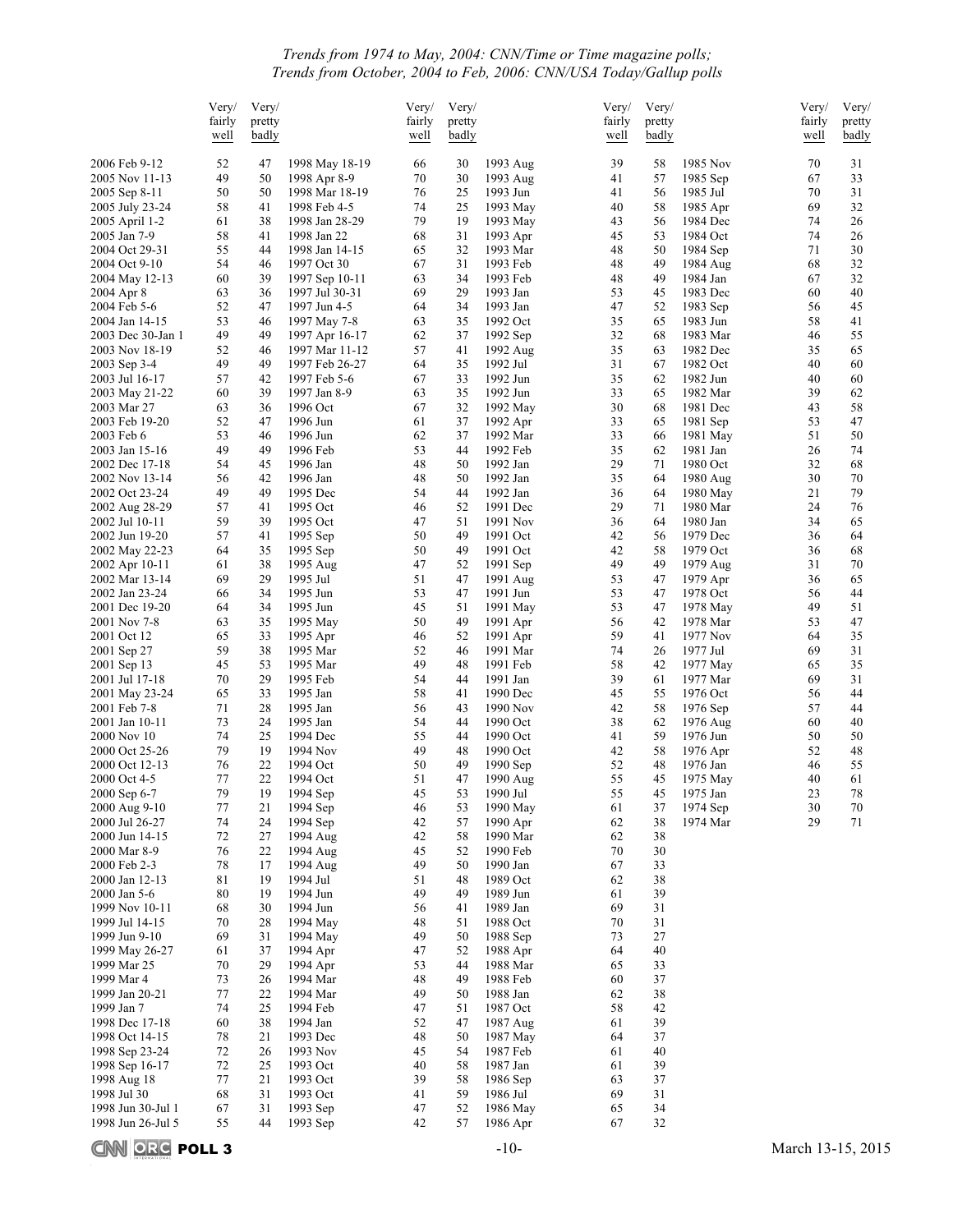## **METHODOLOGY**

A total of 1,009 adults were interviewed by telephone nationwide by live interviewers calling both landline and cell phones. Among the entire sample, 28% described themselves as Democrats, 24% described themselves as Republicans, and 48% described themselves as Independents or members of another party

All respondents were asked questions concerning basic demographics, and the entire sample was weighted to reflect national Census figures for gender, race, age, education, region of country, and telephone usage.

Crosstabs on the following pages only include results for subgroups with enough unweighted cases to produce a sampling error of +/- 8.5 percentage points or less. Some subgroups represent too small a share of the national population to produce crosstabs with an acceptable sampling error. Interviews were conducted among these subgroups, but results for groups with a sampling error larger than +/-8.5 percentage points are not displayed and instead are denoted with "N/A".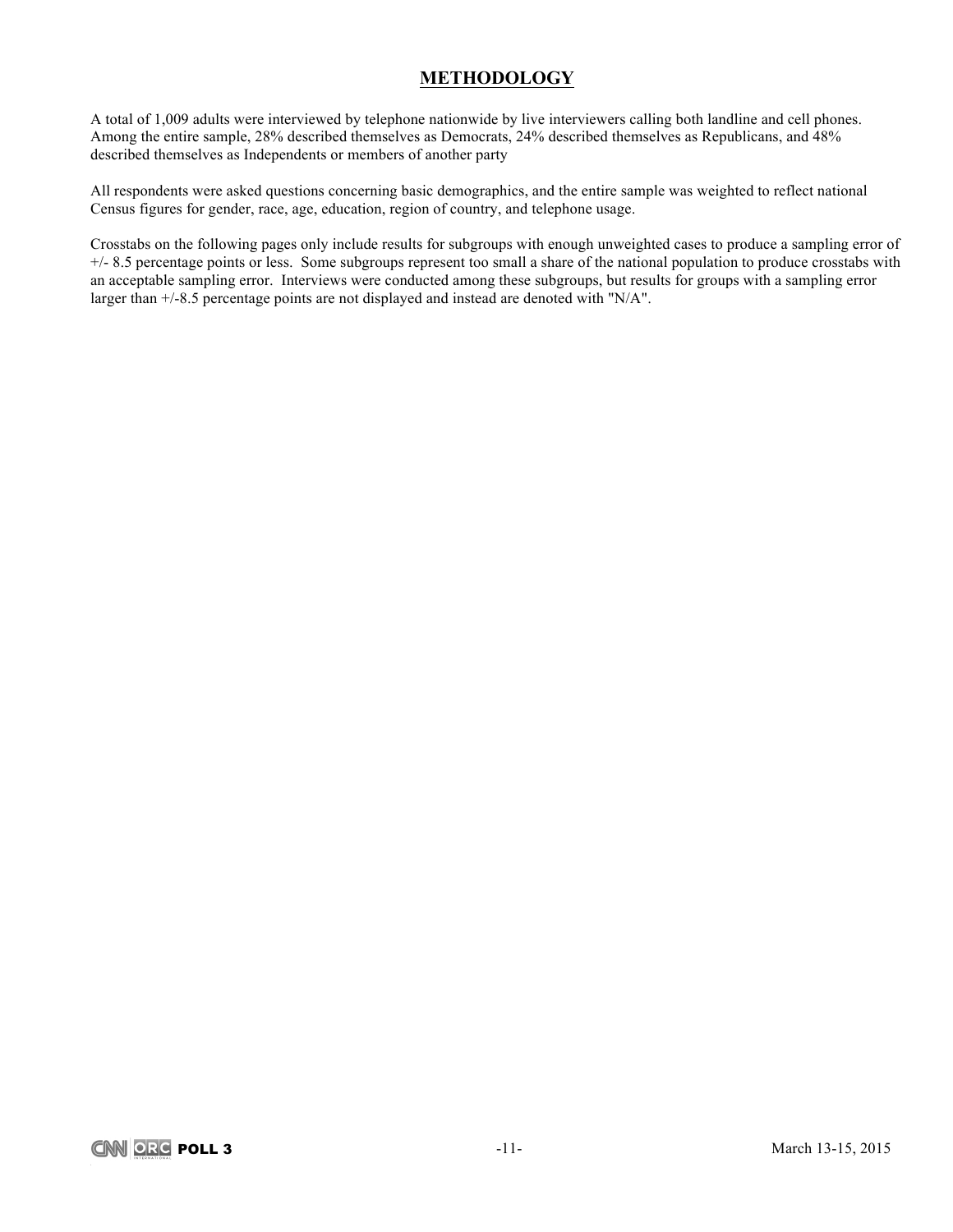CNN/ORC International Poll -- March 13 to 15, 2015 Question 1 Do you approve or disapprove of the way Barack Obama is handling his job as president?

Base = Total Sample

|                | Total          | Men           | Women          | White          | Non-White      |                |                   |                |
|----------------|----------------|---------------|----------------|----------------|----------------|----------------|-------------------|----------------|
| Approve        | 46%            | 44%           | 47%            | 32%            | 78%            |                |                   |                |
| Disapprove     | 51%            | 53%           | 49%            | 66%            | 19%            |                |                   |                |
| No opinion     | 3 <sup>8</sup> | 3%            | 4%             | 2 <sup>8</sup> | 4 <sup>°</sup> |                |                   |                |
| Sampling Error | $+/-3.0$       | $+/-4.5$      | $+/-4.5$       | $+/-3.5$       | $+/-6.5$       |                |                   |                |
|                |                | $18-$         | $35 -$         | $50 -$         |                | Under          | 50 and            |                |
|                | Total          | 34            | 49             | 64             | $65+$          | 50             | Older<br>------   |                |
| Approve        | 46%            | 54%           | 48%            | 42%            | 36%            | 51%            | 40%               |                |
| Disapprove     | 51%            | 43%           | 46%            | 56%            | 63%            | 45%            | 59%               |                |
| No opinion     | 3 <sup>8</sup> | 3%            | 5 <sup>8</sup> | 2 <sup>8</sup> | $1\%$          | 4%             | 2 <sup>8</sup>    |                |
| Sampling Error | $+/-3.0$       | $+/-8.0$      | $+/-7.0$       | $+/-5.5$       | $+/-5.5$       | $+/-5.0$       | $+/-4.0$          |                |
|                |                | Under         | \$50K          | No             | Attended       |                |                   |                |
|                | Total          | \$50K         | or more        | College        | College        |                |                   |                |
| Approve        | 46%            | 48%           | 47%            | 43%            | 49%            |                |                   |                |
| Disapprove     | 51%            | 51%           | 49%            | 54%            | 48%            |                |                   |                |
| No opinion     | 3%             | $1\%$         | 4%             | 38             | 3%             |                |                   |                |
| Sampling Error | $+/-3.0$       | $+/-5.0$      | $+/-4.5$       | $+/-5.5$       | $+/-3.5$       |                |                   |                |
|                |                | Demo-         | Indep-         | Repub-         | Lib-           | Mod-           | Conser-           |                |
|                | Total          | crat          | endent         | lican          | eral           | erate          | vative<br>------- |                |
| Approve        | 46%            | 82%           | 43%            | 8%             | 77%            | -----<br>55%   | 19%               |                |
| Disapprove     | 51%            | 17%           | 52%            | 90%            | 20%            | 41%            | 79%               |                |
| No opinion     | 3 <sup>8</sup> | $1\%$         | 5 <sup>8</sup> | 2 <sup>8</sup> | 3 <sup>8</sup> | 4 <sup>°</sup> |                   | 2 <sup>8</sup> |
| Sampling Error | $+/-3.0$       | $+/-6.0$      | $+/-4.5$       | $+/-6.5$       | $+/-6.5$       | $+/-5.0$       | $+/-5.0$          |                |
|                |                | North         | Mid-           |                |                |                | $Sub-$            |                |
|                | Total<br>----- | east<br>----- | west<br>-----  | South          | West<br>-----  | Urban<br>----- | urban             | Rural          |
| Approve        | 46%            | 53%           | 51%            | 39%            | 45%            | 57%            | 45%               | 32%            |
| Disapprove     | 51%            | 38%           | 48%            | 58%            | 54%            | 41%            | 51%               | 65%            |
| No opinion     | 3%             | 8%            | $1\%$          | 2 <sup>8</sup> | $1\%$          | 2%             | 4 %               | 3%             |
| Sampling Error | $+/-3.0$       | $+/-6.5$      | $+/-6.5$       | $+/-5.5$       | $+/-6.5$       | $+/-5.5$       | $+/-5.0$          | $+/-6.5$       |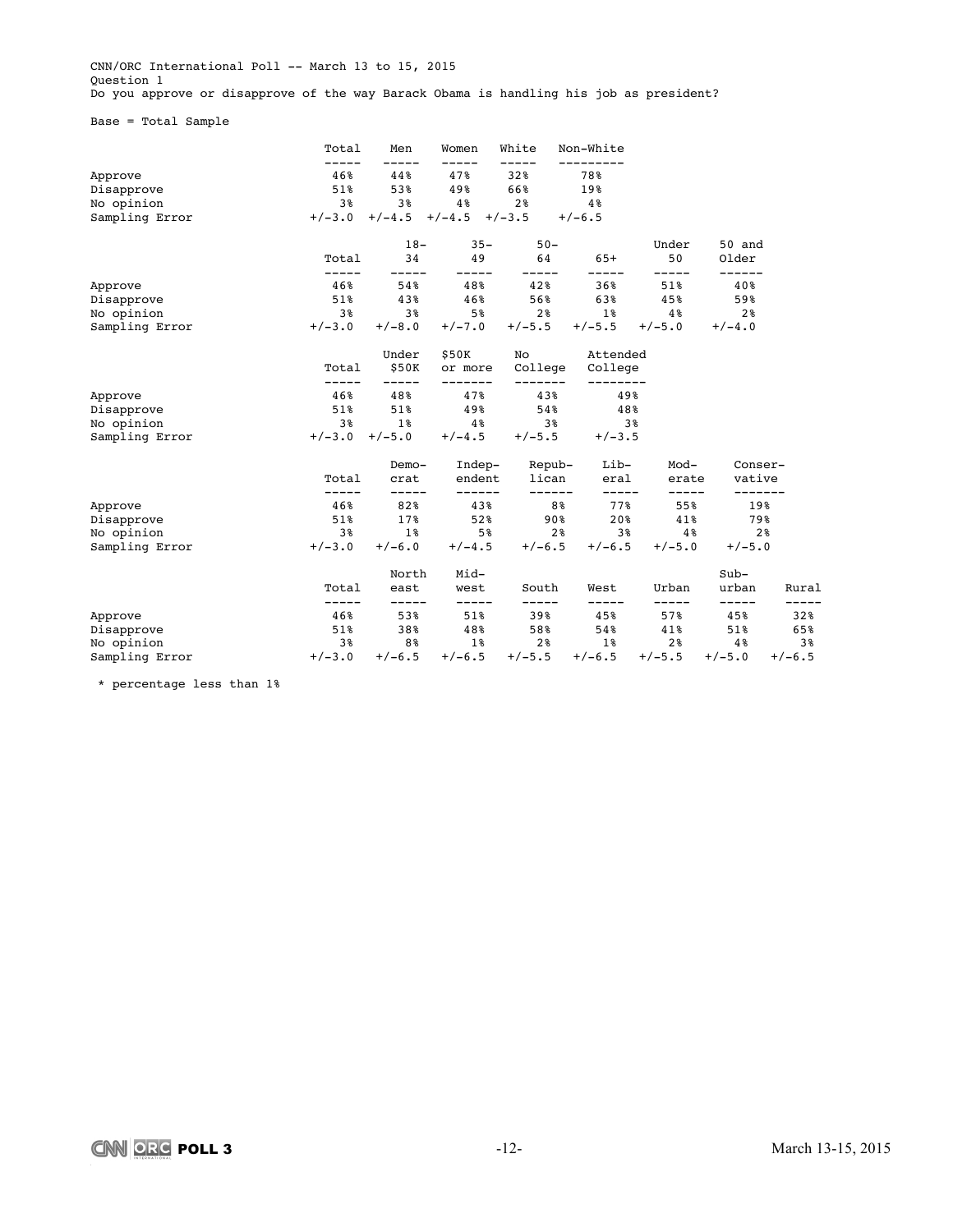CNN/ORC International Poll -- March 13 to 15, 2015 Question 2A Thinking about the following characteristics and qualities, please say whether you think it applies or doesn't apply to Barack Obama:

### A. Is a strong and decisive leader

Base = Total Sample

|                    | Total        | Men            | Women                      | White                     | Non-White           |                   |                 |          |
|--------------------|--------------|----------------|----------------------------|---------------------------|---------------------|-------------------|-----------------|----------|
| Yes, applies       | 53%          | 51%            | 55%                        | 42%                       | 78%                 |                   |                 |          |
| No, does not apply | 46%          | 48%            | 45%                        | 58%                       | 21%                 |                   |                 |          |
| No opinion         | $\star$      | $1\%$          | $\star$                    | $\star$                   | $1\,$ $\,$          |                   |                 |          |
| Sampling Error     | $+/-3.0$     |                | $+/-4.5$ $+/-4.5$ $+/-3.5$ |                           | $+/-6.5$            |                   |                 |          |
|                    |              | $18-$          | $35 -$                     | $50 -$                    |                     | Under             | 50 and          |          |
|                    | Total        | 34<br>-----    | 49                         | 64                        | $65+$               | 50<br>-----       | Older<br>------ |          |
| Yes, applies       | 53%          | 68%            | 56%                        | 46%                       | 37%                 | 62%               | 42%             |          |
| No, does not apply | 46%          | 32%            | 44%                        | 53%                       | 62%                 | 38%               | 57%             |          |
| No opinion         | $\star$      | $\star$        | $\star$                    | $1\,$ %                   | $\star$             | $\star$           | 1%              |          |
| Sampling Error     | $+/-3.0$     | $+/-8.0$       | $+/-7.0$                   | $+/-5.5$                  |                     | $+/-5.5$ $+/-5.0$ | $+/-4.0$        |          |
|                    |              | Under          | \$50K                      | No                        | Attended            |                   |                 |          |
|                    | Total        | \$50K<br>----- | or more<br>-------         | College<br>-------        | College<br>-------- |                   |                 |          |
| Yes, applies       | 53%          | 58%            | 52%                        | 53%                       | 54%                 |                   |                 |          |
| No, does not apply | 46%          | 42%            | 48%                        | 46%                       | 46%                 |                   |                 |          |
| No opinion         | $\star$      | $\star$        | $\star$                    | $1\,$ $8$                 | $\star$             |                   |                 |          |
| Sampling Error     | $+/-3.0$     | $+/-5.0$       | $+/-4.5$                   | $+/-5.5$                  | $+/-3.5$            |                   |                 |          |
|                    |              | Demo-          |                            | Indep- Repub-             | Lib-                | Mod-              | Conser-         |          |
|                    | Total        | crat           | endent                     | lican                     | eral                | erate             | vative          |          |
| Yes, applies       | -----<br>53% | -----<br>82%   | ------<br>54%              | ------<br>19 <sup>8</sup> | $- - - - -$<br>73%  | -----<br>63%      | -------<br>31%  |          |
| No, does not apply | 46%          | 17%            | 46%                        | 81%                       | 26%                 | 36%               | 69%             |          |
| No opinion         | $\star$      | $1\,$ $\,$     | $\star$                    | $\star$                   | $\star$             | 1%                | $\star$         |          |
| Sampling Error     | $+/-3.0$     | $+/-6.0$       | $+/-4.5$                   | $+/-6.5$                  | $+/-6.5$            | $+/-5.0$          | $+/-5.0$        |          |
|                    |              | North          | Mid-                       |                           |                     |                   | $Sub-$          |          |
|                    | Total        | east           | west                       | South                     | West                | Urban             | urban           | Rural    |
| Yes, applies       | -----<br>53% | -----<br>60%   | -----<br>59%               | -----<br>47%              | -----<br>52%        | -----<br>63%      | -----<br>52%    | 42%      |
| No, does not apply | 46%          | 40%            | 41%                        | 53%                       | 48%                 | $36\%$            | 48%             | 58%      |
| No opinion         | $\star$      | $\star$        | $\star$                    | $1\,$ $\,$                | $\star$             | 1%                | $\star$         | $\star$  |
| Sampling Error     | $+/-3.0$     | $+/-6.5$       | $+/-6.5$                   | $+/-5.5$                  | $+/-6.5$            | $+/-5.5$          | $+/-5.0$        | $+/-6.5$ |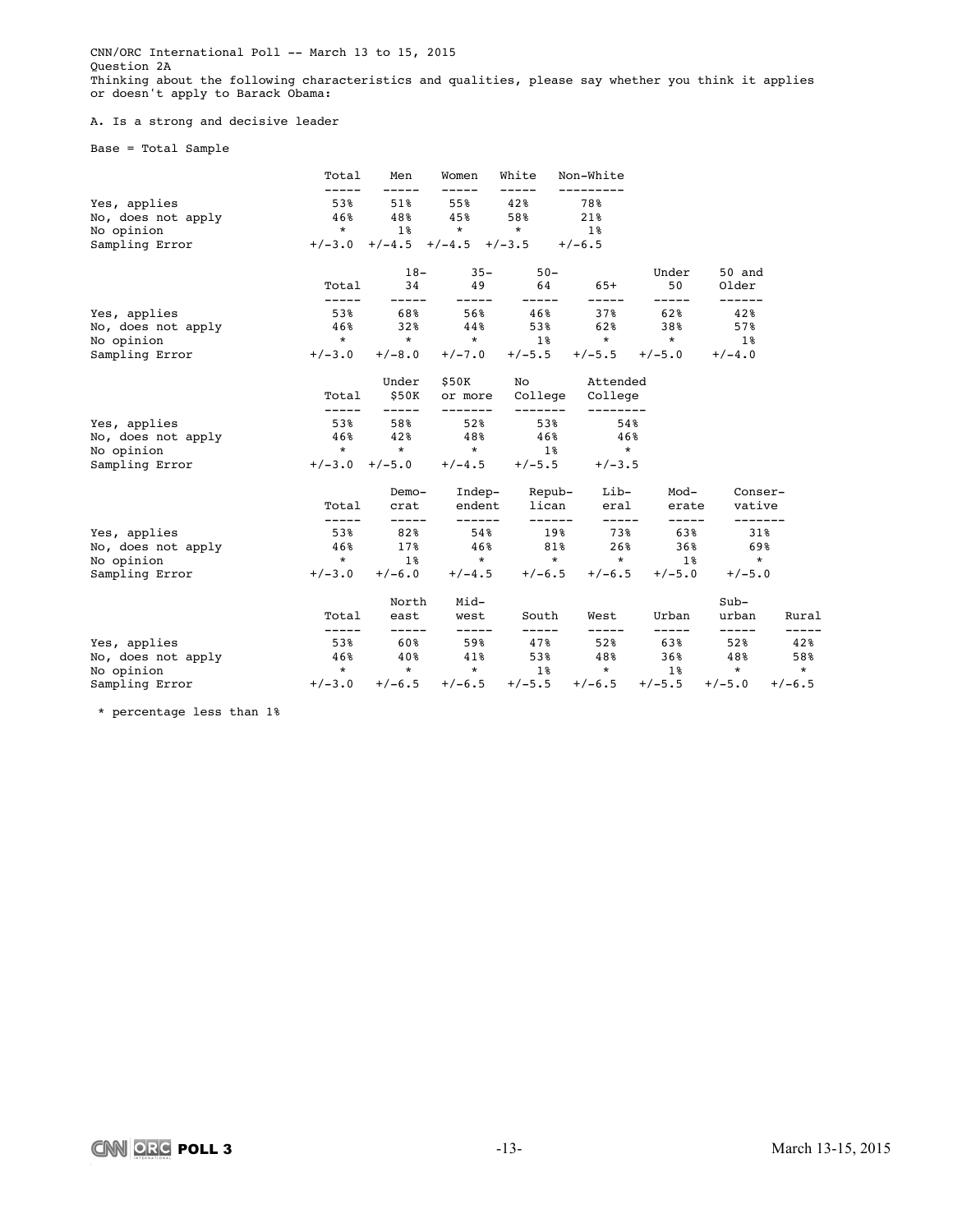CNN/ORC International Poll -- March 13 to 15, 2015 Question 2B Thinking about the following characteristics and qualities, please say whether you think it applies or doesn't apply to Barack Obama:

### B. Can manage the government effectively

Base = Total Sample

|                    | Total          | Men            | Women                      | White         | Non-White          |              |                 |          |
|--------------------|----------------|----------------|----------------------------|---------------|--------------------|--------------|-----------------|----------|
| Yes, applies       | 46%            | 46%            | 47%                        | 32%           | 77%                |              |                 |          |
| No, does not apply | 52%            | 54%            | $51\%$                     | 67%           | 21%                |              |                 |          |
| No opinion         | $1\%$          | $\star$        | 2%                         | $1\%$         | 2 <sup>8</sup>     |              |                 |          |
| Sampling Error     | $+/-3.0$       |                | $+/-4.5$ $+/-4.5$ $+/-3.5$ |               | $+/-6.5$           |              |                 |          |
|                    |                | $18-$          | $35 -$                     | $50 -$        |                    | Under        | 50 and          |          |
|                    | Total<br>----- | 34<br>-----    | 49                         | 64            | 65+<br>-----       | 50<br>-----  | Older<br>------ |          |
| Yes, applies       | 46%            | 54%            | 49%                        | 41%           | 38%                | 52%          | 40%             |          |
| No, does not apply | 52%            | 45%            | 48%                        | 58%           | 62%                | 47%          | 59%             |          |
| No opinion         | <b>1%</b>      | $1\,$          | 3%                         | 1%            | 1%                 | 2%           | $1\%$           |          |
| Sampling Error     | $+/-3.0$       | $+/-8.0$       | $+/-7.0$                   | $+/-5.5$      | $+/-5.5$           | $+/-5.0$     | $+/-4.0$        |          |
|                    |                | Under          | \$50K                      | No            | Attended           |              |                 |          |
|                    | Total          | \$50K          | or more                    | College       | College            |              |                 |          |
| Yes, applies       | 46%            | 47%            | 47%                        | 48%           | 45%                |              |                 |          |
| No, does not apply | 52%            | 52%            | 52%                        | 51%           | 54%                |              |                 |          |
| No opinion         | $1\%$          | 2 <sup>8</sup> | 1 <sup>8</sup>             | $1\,$ %       | $1\%$              |              |                 |          |
| Sampling Error     | $+/-3.0$       | $+/-5.0$       | $+/-4.5$                   | $+/-5.5$      | $+/-3.5$           |              |                 |          |
|                    |                | Demo-          |                            | Indep- Repub- | Lib-               | Mod-         | Conser-         |          |
|                    | Total          | crat           | endent                     | lican         | eral               | erate        | vative          |          |
| Yes, applies       | 46%            | -----<br>79%   | ------<br>44%              | ------<br>12% | $- - - - -$<br>68% | -----<br>54% | -------<br>25%  |          |
| No, does not apply | 52%            | 21%            | 54%                        | 87%           | 31%                | 45%          | 74%             |          |
| No opinion         | <b>1%</b>      | $\star$        | 2%                         | <b>1%</b>     | $\star$            | 2%           | 1%              |          |
| Sampling Error     | $+/-3.0$       | $+/-6.0$       | $+/-4.5$                   | $+/-6.5$      | $+/-6.5$           | $+/-5.0$     | $+/-5.0$        |          |
|                    |                | North          | Mid-                       |               |                    |              | $Sub-$          |          |
|                    | Total          | east           | west                       | South         | West               | Urban        | urban           | Rural    |
| Yes, applies       | 46%            | -----<br>55%   | -----<br>$51\%$            | -----<br>37%  | -----<br>48%       | -----<br>59% | -----<br>44%    | 33%      |
| No, does not apply | 52%            | 45%            | 49%                        | 60%           | 52%                | 41%          | 54%             | 65%      |
| No opinion         | $1\,$ $\,$     | $\star$        | $\star$                    | 3%            | $\star$            | $\star$      | 1%              | 38       |
| Sampling Error     | $+/-3.0$       | $+/-6.5$       | $+/-6.5$                   | $+/-5.5$      | $+/-6.5$           | $+/-5.5$     | $+/-5.0$        | $+/-6.5$ |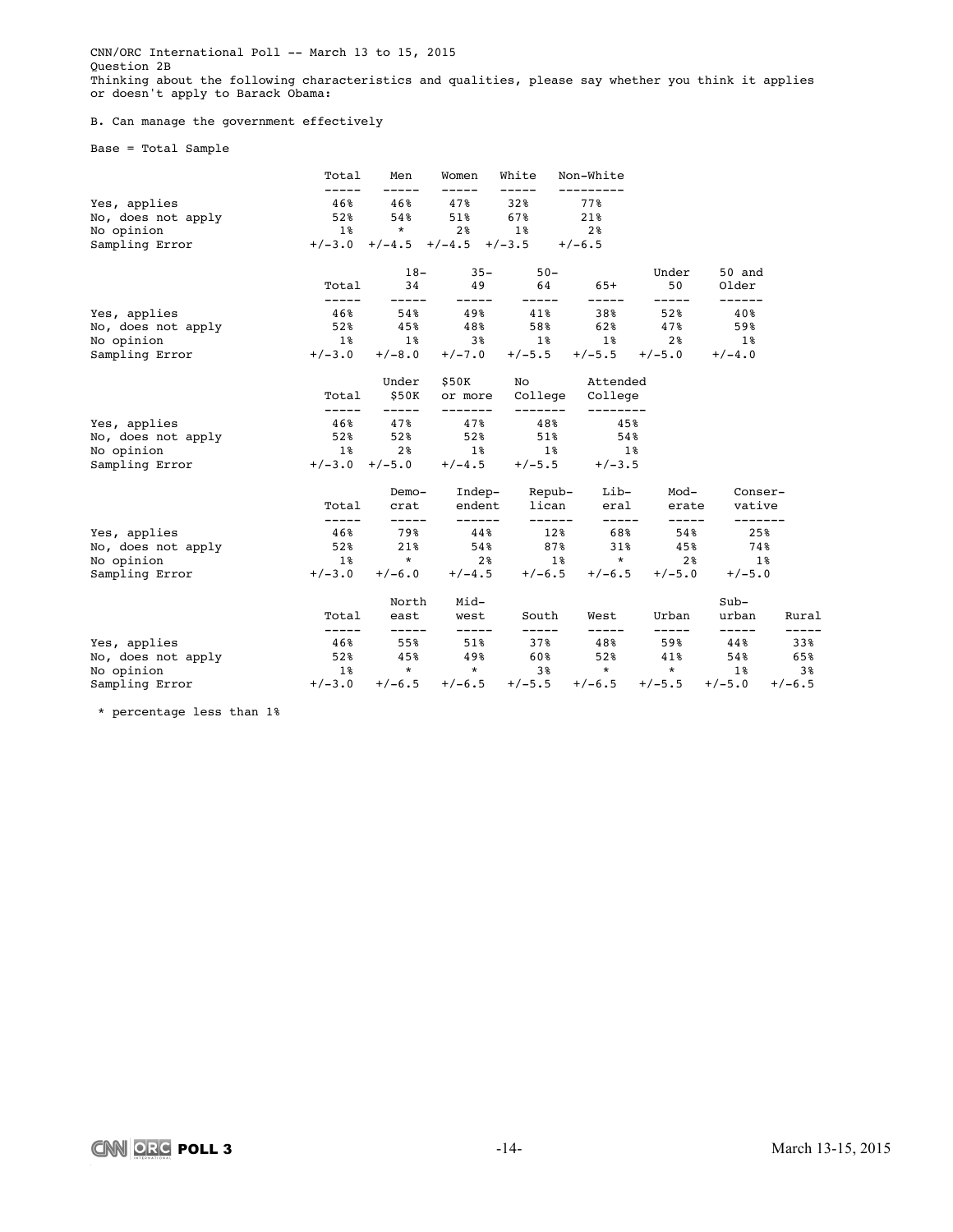CNN/ORC International Poll -- March 13 to 15, 2015 Question 2C Thinking about the following characteristics and qualities, please say whether you think it applies or doesn't apply to Barack Obama:

### C. Can get the economy moving again

Base = Total Sample

|                    | Total           | Men                  | Women                               | White              | Non-White            |                   |                 |                |
|--------------------|-----------------|----------------------|-------------------------------------|--------------------|----------------------|-------------------|-----------------|----------------|
| Yes, applies       | 51%             | 50%                  | 52%                                 | 40%                | 75%                  |                   |                 |                |
| No, does not apply | 47%             | 50%                  | 45%                                 | 59%                | 22%                  |                   |                 |                |
| No opinion         | 2 <sup>8</sup>  | $1\%$                | 3%                                  | $1\%$              | 2%                   |                   |                 |                |
| Sampling Error     |                 |                      | $+/-3.0$ $+/-4.5$ $+/-4.5$ $+/-3.5$ |                    | $+/-6.5$             |                   |                 |                |
|                    |                 | $18-$                | $35 -$                              | $50 -$             |                      | Under             | 50 and          |                |
|                    | Total           | 34<br>-----          | 49<br>-----                         | 64                 | $65+$                | 50<br>-----       | Older<br>------ |                |
| Yes, applies       | $51\%$          | 59%                  | 52%                                 | 47%                | 41%                  | 56%               | 45%             |                |
| No, does not apply | 47%             | 41%                  | 45%                                 | 50%                | 57%                  | 43%               | 53%             |                |
| No opinion         | 2%              | $\star$              | 3%                                  | 38                 | 2 <sup>8</sup>       | 18                | $2\,$ ଞ         |                |
| Sampling Error     | $+/-3.0$        | $+/-8.0$             | $+/-7.0$                            | $+/-5.5$           |                      | $+/-5.5$ $+/-5.0$ | $+/-4.0$        |                |
|                    |                 | Under                | \$50K                               |                    | No Attended          |                   |                 |                |
|                    | Total           | \$50K<br>$- - - - -$ | or more<br>--------                 | College<br>------- | College<br>--------- |                   |                 |                |
| Yes, applies       | $51\%$          | 52%                  | 52%                                 | 50%                | 52%                  |                   |                 |                |
| No, does not apply | 47%             | 46%                  | 46%                                 | 48%                | 47%                  |                   |                 |                |
| No opinion         | 2%              | 2 %                  | 2 <sup>8</sup>                      | 2 <sup>8</sup>     | $1\,$ $8$            |                   |                 |                |
| Sampling Error     |                 | $+/-3.0$ $+/-5.0$    | $+/-4.5$                            | $+/-5.5$           | $+/-3.5$             |                   |                 |                |
|                    |                 | Demo-                |                                     | Indep- Repub-      | Lib-                 | Mod-              | Conser-         |                |
|                    | Total           | crat                 | endent                              | lican              | eral                 | erate             | vative          |                |
| Yes, applies       | $51\%$          | -----<br>81%         | ------<br>52%                       | ------<br>14%      | $- - - - -$<br>79%   | -----<br>60%      | -------<br>26%  |                |
| No, does not apply | 47%             | 17%                  | 46%                                 | 86%                | 20%                  | 39%               | 73%             |                |
| No opinion         | 28              | 2 %                  | 2%                                  | $\star$            | $1\,$ $\,$           | 2 <sup>8</sup>    | $1\%$           |                |
| Sampling Error     | $+/-3.0$        | $+/-6.0$             | $+/-4.5$                            | $+/-6.5$           | $+/-6.5$             | $+/-5.0$          | $+/-5.0$        |                |
|                    |                 | North                | Mid-                                |                    |                      |                   | $Sub-$          |                |
|                    | Total           | east                 | west                                | South              | West                 | Urban             | urban           | Rural          |
| Yes, applies       | -----<br>$51\%$ | -----<br>57%         | -----<br>57%                        | -----<br>44%       | -----<br>52%         | -----<br>59%      | -----<br>53%    | 38%            |
| No, does not apply | 47%             | 41%                  | 41%                                 | 55%                | 47%                  | 39%               | 46%             | 60%            |
| No opinion         | 2%              | $1\,$ $8$            | 3%                                  | $1\,$ $\,$         | $1\,$ %              | 2%                | 1%              | 2 <sup>8</sup> |
| Sampling Error     | $+/-3.0$        | $+/-6.5$             | $+/-6.5$                            | $+/-5.5$           | $+/-6.5$             | $+/-5.5$          | $+/-5.0$        | $+/-6.5$       |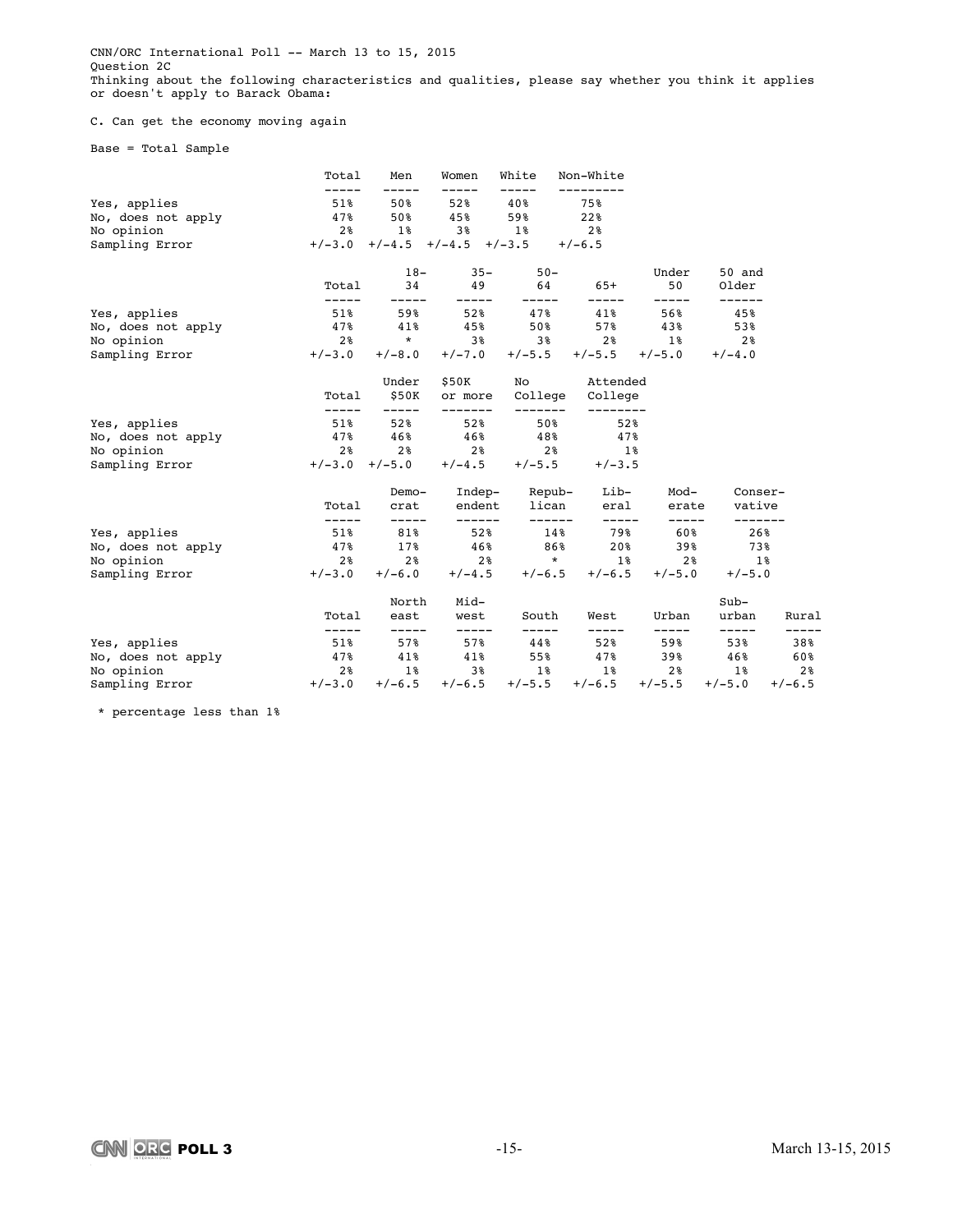CNN/ORC International Poll -- March 13 to 15, 2015 Question 2D Thinking about the following characteristics and qualities, please say whether you think it applies or doesn't apply to Barack Obama:

### D. Is an effective world leader

Base = Total Sample

|                                                                    | Total                                        | Men                                            | Women                                                                        | White                                         | Non-White                                                                |                                            |                                                 |                                   |
|--------------------------------------------------------------------|----------------------------------------------|------------------------------------------------|------------------------------------------------------------------------------|-----------------------------------------------|--------------------------------------------------------------------------|--------------------------------------------|-------------------------------------------------|-----------------------------------|
| Yes, applies<br>No, does not apply<br>No opinion<br>Sampling Error | -----<br>47%<br>53%<br>$1\,$ $8$             | -----<br>44%<br>56%<br>$1\,$ $\,$              | -----<br>49%<br>50%<br>1 <sup>8</sup><br>$+/-3.0$ $+/-4.5$ $+/-4.5$ $+/-3.5$ | -----<br>33%<br>66%<br>$\star$                | 75%<br>24%<br>1 <sup>8</sup><br>$+/-6.5$                                 |                                            |                                                 |                                   |
|                                                                    | Total                                        | $18-$<br>34                                    | $35 -$<br>49                                                                 | $50 -$<br>64                                  | 65+                                                                      | Under<br>50                                | 50 and<br>Older                                 |                                   |
| Yes, applies<br>No, does not apply<br>No opinion<br>Sampling Error | -----<br>47%<br>53%<br>$1\,$ $8$<br>$+/-3.0$ | -----<br>55%<br>44%<br>$1\,$ $8$<br>$+/-8.0$   | $51\%$<br>49%<br>$\star$                                                     | -----<br>42%<br>58%<br>$\star$                | -----<br>35%<br>64%<br>$1\,$ $\,$<br>$+/-7.0$ $+/-5.5$ $+/-5.5$ $+/-5.0$ | -----<br>53%<br>46%<br>$\star$             | ------<br>39%<br>60%<br>$1\,$ %<br>$+/-4.0$     |                                   |
|                                                                    | Total                                        | Under<br>\$50K                                 | \$50K<br>or more                                                             |                                               | No Attended<br>College College                                           |                                            |                                                 |                                   |
| Yes, applies<br>No, does not apply<br>No opinion<br>Sampling Error | -----<br>538<br>18                           | -----<br>47% 49%<br>51%<br>$\star$             | -------<br>47%<br>53%<br>$\star$<br>$+/-3.0$ $+/-5.0$ $+/-4.5$ $+/-5.5$      | -------<br>45%<br>54%<br>$\star$              | 48%<br>51%<br>$1\,$ %<br>$+/-3.5$                                        |                                            |                                                 |                                   |
|                                                                    | Total                                        | Demo-<br>crat                                  |                                                                              |                                               | Indep- Repub- Lib-<br>endent lican eral                                  | Mod-<br>erate                              | Conser-<br>vative                               |                                   |
| Yes, applies<br>No, does not apply<br>No opinion<br>Sampling Error | 47%<br>53%<br>$1\%$<br>$+/-3.0$              | -----<br>81%<br>18%<br>$+/-6.0$                | -------<br>$44\,$ $^{\circ}$<br>56%<br>$1\%$ *                               | -------<br>$\star$<br>$+/-4.5$ $+/-6.5$       | $- - - - -$<br>$12\%$ 74%<br>88% 26%<br>$\star$<br>$+/-6.5$              | -----<br>59%<br>41%<br>$\star$<br>$+/-5.0$ | -------<br>18%<br>81%<br>$1\,$ $\,$<br>$+/-5.0$ |                                   |
|                                                                    | Total                                        | North<br>east                                  | Mid-<br>west                                                                 | South                                         | West                                                                     | Urban                                      | $Sub-$<br>urban                                 | Rural                             |
| Yes, applies<br>No, does not apply<br>No opinion<br>Sampling Error | -----<br>47%<br>53%<br>$1\,$ $8$<br>$+/-3.0$ | -----<br>56%ร<br>43%<br>$1\,$ $\,$<br>$+/-6.5$ | -----<br>54%<br>45%<br>$1\,$ %<br>$+/-6.5$                                   | -----<br>36%<br>64%<br>$1\,$ $\,$<br>$+/-5.5$ | -----<br>48%<br>52%<br>$\star$<br>$+/-6.5$                               | -----<br>57%<br>42%<br>$1\,$ %<br>$+/-5.5$ | -----<br>46%<br>53%<br>$1\,$ $\,$<br>$+/-5.0$   | 34%<br>66%<br>$\star$<br>$+/-6.5$ |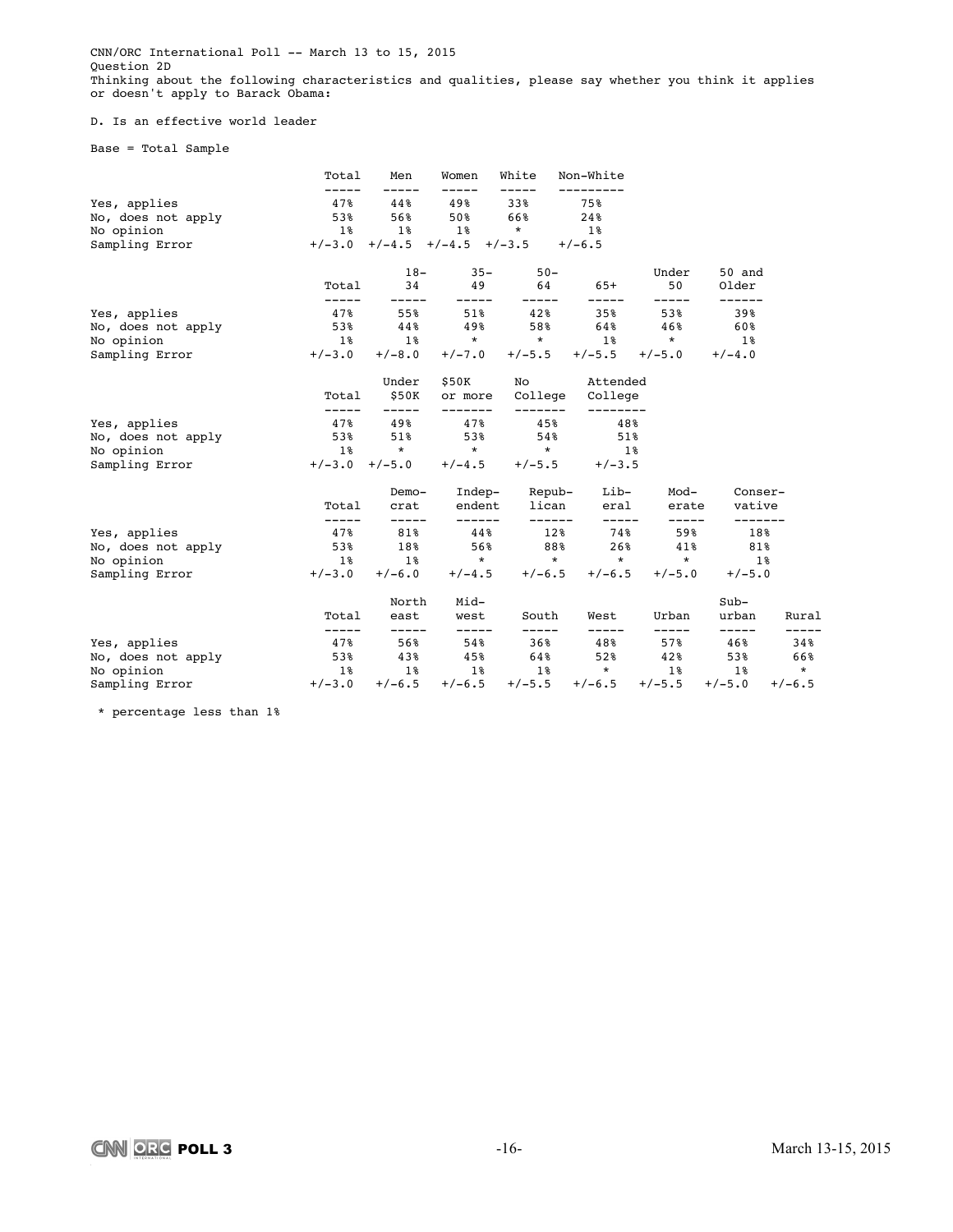CNN/ORC International Poll -- March 13 to 15, 2015 Question 2E Thinking about the following characteristics and qualities, please say whether you think it applies or doesn't apply to Barack Obama:

E. Has brought the kind of change the country needs

Base = Total Sample

|                    | Total          | Men                                                                                                            | Women                               | White                  | Non-White                           |                   |                      |                                                                                                                                                                                                                               |
|--------------------|----------------|----------------------------------------------------------------------------------------------------------------|-------------------------------------|------------------------|-------------------------------------|-------------------|----------------------|-------------------------------------------------------------------------------------------------------------------------------------------------------------------------------------------------------------------------------|
| Yes, applies       | 42%            | 39%                                                                                                            | 45%                                 | 30%                    | 68%                                 |                   |                      |                                                                                                                                                                                                                               |
| No, does not apply | 56%            | 60%                                                                                                            | 52%                                 | 68%                    | 30%                                 |                   |                      |                                                                                                                                                                                                                               |
| No opinion         | 28             | $1\%$                                                                                                          | $2\frac{6}{6}$ 2 <sup>8</sup>       |                        | 2%                                  |                   |                      |                                                                                                                                                                                                                               |
| Sampling Error     |                |                                                                                                                | $+/-3.0$ $+/-4.5$ $+/-4.5$ $+/-3.5$ |                        | $+/-6.5$                            |                   |                      |                                                                                                                                                                                                                               |
|                    |                | $18-$                                                                                                          | $35 -$                              | $50 -$                 |                                     | Under             | 50 and               |                                                                                                                                                                                                                               |
|                    | Total          | 34<br>-----                                                                                                    |                                     | $- - - - -$            | 49 64 65+<br>$- - - - -$            | 50<br>-----       | Older<br>------      |                                                                                                                                                                                                                               |
| Yes, applies       | 42%            | 50%                                                                                                            | 45%                                 | 39%                    | 31%                                 | 48%               | 36%                  |                                                                                                                                                                                                                               |
| No, does not apply | 568            | 50%                                                                                                            | 51%                                 |                        | $60\%$ $66\%$                       | $51\%$            | 62 %                 |                                                                                                                                                                                                                               |
| No opinion         | 2 <sup>8</sup> |                                                                                                                |                                     |                        | $*$ 3% 1% 2% 2%                     |                   | 2%                   |                                                                                                                                                                                                                               |
| Sampling Error     | $+/-3.0$       | $+/-8.0$                                                                                                       |                                     | $+/-7.0$ $+/-5.5$      |                                     | $+/-5.5$ $+/-5.0$ | $+/-4.0$             |                                                                                                                                                                                                                               |
|                    |                | Under                                                                                                          | \$50K                               |                        | No Attended                         |                   |                      |                                                                                                                                                                                                                               |
|                    | Total<br>----- | \$50K<br>-----                                                                                                 | or more<br>-------                  | College<br>--------    | College                             |                   |                      |                                                                                                                                                                                                                               |
| Yes, applies       | 42%            | 46%                                                                                                            | 41%                                 | 42%                    | --------<br>43%                     |                   |                      |                                                                                                                                                                                                                               |
| No, does not apply | 56%            |                                                                                                                | 53% 57%                             | 578                    | 55%                                 |                   |                      |                                                                                                                                                                                                                               |
| No opinion         | 28             | $1\,$ $\,$                                                                                                     | 2 <sup>8</sup>                      |                        | $1\%$ 2%                            |                   |                      |                                                                                                                                                                                                                               |
| Sampling Error     |                | $+/-3.0$ $+/-5.0$                                                                                              | $+/-4.5$                            | $+/-5.5$               | $+/-3.5$                            |                   |                      |                                                                                                                                                                                                                               |
|                    |                | Demo-                                                                                                          |                                     | Indep- Repub-          | Lib-                                | Mod-              | Conser-              |                                                                                                                                                                                                                               |
|                    | Total<br>----- | crat<br>-----                                                                                                  | ------                              | endent lican<br>------ | eral<br>$- - - - -$                 | erate<br>-----    | vative<br>-------    |                                                                                                                                                                                                                               |
| Yes, applies       | 42%            | 72%                                                                                                            | 42%                                 | 8%                     | 67%                                 | 50%               | 19%                  |                                                                                                                                                                                                                               |
| No, does not apply | 56%            | 25%                                                                                                            | 57%                                 | 92%                    | 31%                                 | 47%               | 80%                  |                                                                                                                                                                                                                               |
| No opinion         | 2 <sup>8</sup> |                                                                                                                | 3% 1%                               |                        | $\star$ 2% 3%                       |                   | $\star$              |                                                                                                                                                                                                                               |
| Sampling Error     | $+/-3.0$       |                                                                                                                |                                     |                        | $+/-6.0$ $+/-4.5$ $+/-6.5$ $+/-6.5$ | $+/-5.0$          | $+/-5.0$             |                                                                                                                                                                                                                               |
|                    |                | North                                                                                                          | Mid-                                |                        |                                     |                   | $Sub-$               |                                                                                                                                                                                                                               |
|                    | Total<br>----- | east<br>-----                                                                                                  | west<br>-----                       | South<br>-----         | West<br>-----                       | Urban<br>-----    | urban<br>$--- - - -$ | Rural<br>-----                                                                                                                                                                                                                |
| Yes, applies       | 42%            | 47%                                                                                                            | 47%                                 | 36%                    | 44%                                 | 55%               | 41%                  | 28%                                                                                                                                                                                                                           |
| No, does not apply | 56%            | 50% and the set of the set of the set of the set of the set of the set of the set of the set of the set of the | 52%                                 | 62%                    | 56%                                 | 45%               | 57%                  | 69%                                                                                                                                                                                                                           |
| No opinion         | 2 %            | 38                                                                                                             | $1\,$ $\,$                          | 2 <sup>8</sup>         | $\rightarrow$                       | $\star$           | $2\,$ %              | $3\,$ $3\,$ $3\,$ $3\,$ $3\,$ $3\,$ $3\,$ $3\,$ $3\,$ $3\,$ $3\,$ $3\,$ $3\,$ $3\,$ $3\,$ $3\,$ $3\,$ $3\,$ $3\,$ $3\,$ $3\,$ $3\,$ $3\,$ $3\,$ $3\,$ $3\,$ $3\,$ $3\,$ $3\,$ $3\,$ $3\,$ $3\,$ $3\,$ $3\,$ $3\,$ $3\,$ $3\,$ |
| Sampling Error     |                | $+/-3.0$ $+/-6.5$                                                                                              | $+/-6.5$                            |                        | $+/-5.5$ $+/-6.5$ $+/-5.5$ $+/-5.0$ |                   |                      | $+/-6.5$                                                                                                                                                                                                                      |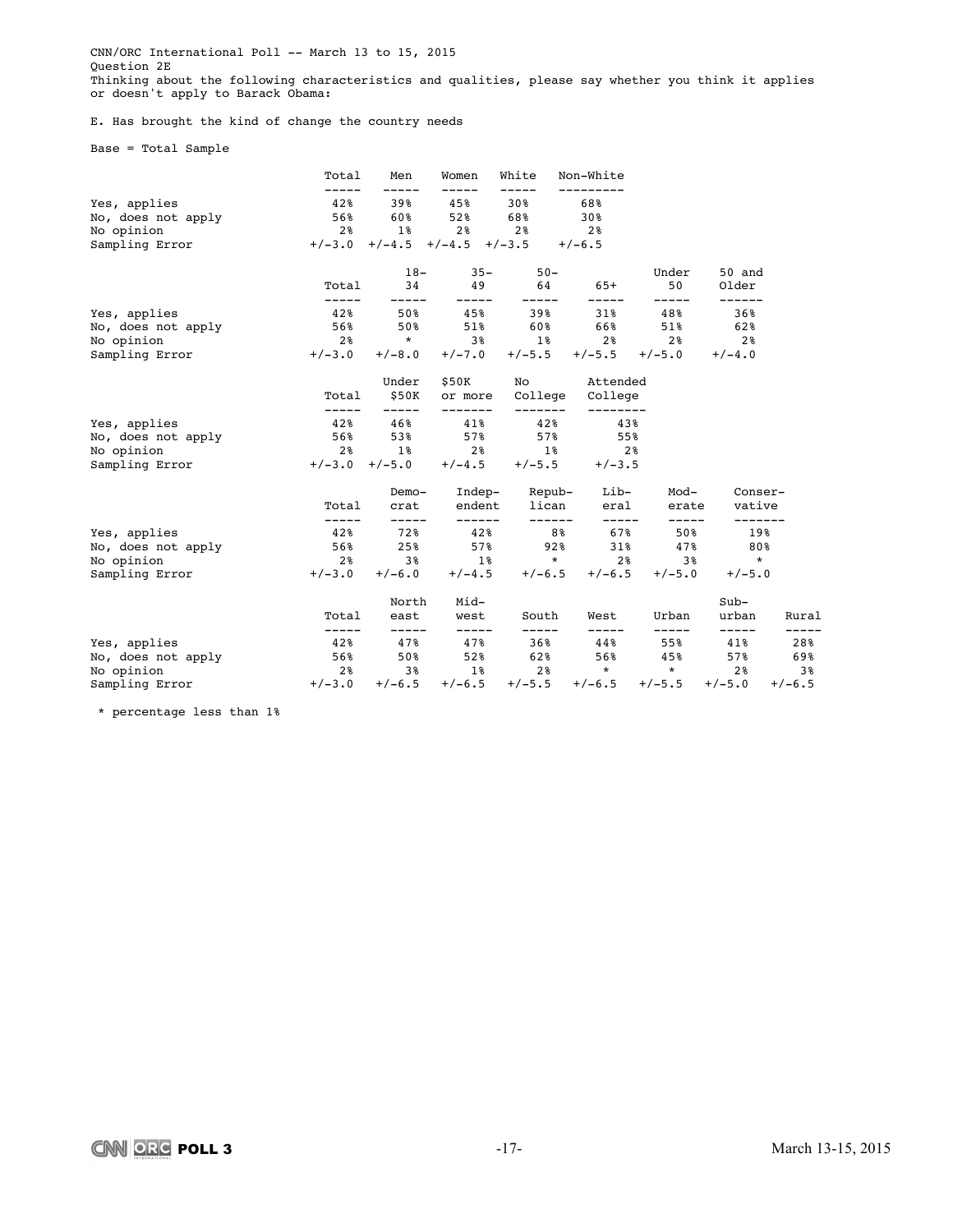CNN/ORC International Poll -- March 13 to 15, 2015 Question 3 Do you approve or disapprove of the way the Republican leaders in Congress are handling their jobs?

Base = Total Sample

|                | Total    | Men            | Women         | White           | Non-White      |                |                   |          |
|----------------|----------|----------------|---------------|-----------------|----------------|----------------|-------------------|----------|
| Approve        | 23%      | 21%            | 26%           | 23%             | 25%            |                |                   |          |
| Disapprove     | 74%      | 78%            | 71%           | 74%             | 74%            |                |                   |          |
| No opinion     | 3%       | 2 <sup>8</sup> | 3%            | 3%              | 2 <sup>8</sup> |                |                   |          |
| Sampling Error | $+/-3.0$ | $+/-4.5$       | $+/-4.5$      | $+/-3.5$        | $+/-6.5$       |                |                   |          |
|                |          | $18-$          | $35 -$        | $50 -$          |                | Under          | 50 and            |          |
|                | Total    | 34             | 49            | 64              | $65+$          | 50             | Older             |          |
| Approve        | 23%      | 30%            | 18%           | 20%             | 24%            | 25%            | 22%               |          |
| Disapprove     | 74%      | 67%            | 78%           | 78%             | 74%            | 72%            | 77%               |          |
| No opinion     | 3%       | 3%             | 3%            | $1\%$           | 2 <sup>8</sup> | 3%             | 2%                |          |
| Sampling Error | $+/-3.0$ | $+/-8.0$       | $+/-7.0$      | $+/-5.5$        | $+/-5.5$       | $+/-5.0$       | $+/-4.0$          |          |
|                |          | Under          | \$50K         | No              | Attended       |                |                   |          |
|                | Total    | \$50K          | or more       | College         | College        |                |                   |          |
| Approve        | 23%      | 27%            | 20%           | 27%             | 21%            |                |                   |          |
| Disapprove     | 74%      | 70%            | 79%           | 69%             | 78%            |                |                   |          |
| No opinion     | 3%       | 3 <sup>°</sup> | 2%            | $4\,$ $\,$      | 2 <sup>8</sup> |                |                   |          |
| Sampling Error | $+/-3.0$ | $+/-5.0$       | $+/-4.5$      | $+/-5.5$        | $+/-3.5$       |                |                   |          |
|                |          | Demo-          | Indep-        | Repub-          | Lib-           | Mod-           | Conser-           |          |
|                | Total    | crat           | endent        | lican<br>------ | eral           | erate<br>----- | vative<br>------- |          |
| Approve        | 23%      | 14%            | 20%           | 42%             | 13%            | 19%            | 34%               |          |
| Disapprove     | 74%      | 84%            | 76%           | 57%             | 86%            | 76%            | 64%               |          |
| No opinion     | 3%       | 2 <sup>8</sup> | 4%            | $1\%$           | $1\,$ $\,$     | 4%             |                   | $1\%$    |
| Sampling Error | $+/-3.0$ | $+/-6.0$       | $+/-4.5$      | $+/-6.5$        | $+/-6.5$       | $+/-5.0$       | $+/-5.0$          |          |
|                |          | North          | Mid-          |                 |                |                | $Sub-$            |          |
|                | Total    | east           | west<br>----- | South<br>-----  | West           | Urban          | urban             | Rural    |
| Approve        | 23%      | 23%            | 16%           | 29%             | 22%            | 22%            | 24%               | 24%      |
| Disapprove     | 74%      | 71%            | 83%           | 69%             | 76%            | 76%            | 74%               | 72%      |
| No opinion     | 3%       | 6%             | $1\%$         | 2%              | 2%             | 2%             | 2 <sup>8</sup>    | 4 %      |
| Sampling Error | $+/-3.0$ | $+/-6.5$       | $+/-6.5$      | $+/-5.5$        | $+/-6.5$       | $+/-5.5$       | $+/-5.0$          | $+/-6.5$ |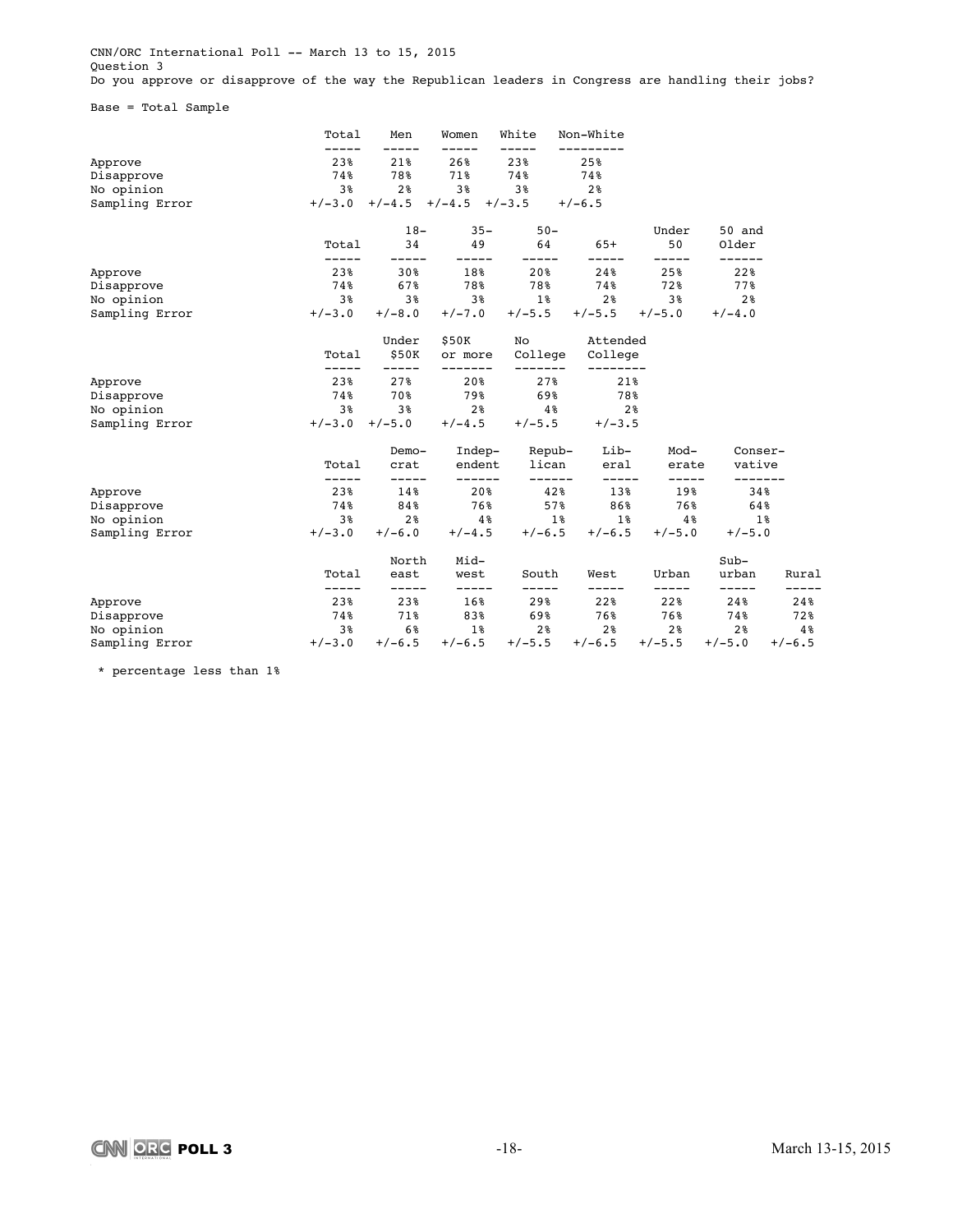CNN/ORC International Poll -- March 13 to 15, 2015 Question 4 Do you approve or disapprove of the way the Democratic leaders in Congress are handling their jobs?

Base = Total Sample

|                | Total          | Men            | Women              | White            | Non-White      |                |                   |                |
|----------------|----------------|----------------|--------------------|------------------|----------------|----------------|-------------------|----------------|
| Approve        | 35%            | 32%            | 37%                | 28%              | 51%            |                |                   |                |
| Disapprove     | 63%            | 66%            | 59%                | 70%              | 45%            |                |                   |                |
| No opinion     | 3%             | $1\%$          | 4%                 | 2 <sup>8</sup>   | 4 <sup>°</sup> |                |                   |                |
| Sampling Error | $+/-3.0$       | $+/-4.5$       | $+/-4.5$           | $+/-3.5$         | $+/-6.5$       |                |                   |                |
|                |                | $18-$          | $35 -$             | $50 -$           |                | Under          | 50 and            |                |
|                | Total          | 34             | 49                 | 64               | $65+$          | 50<br>-----    | Older<br>------   |                |
| Approve        | 35%            | 45%            | 36%                | 31%              | 23%            | 41%            | 28%               |                |
| Disapprove     | 63%            | 52%            | 62%                | 67%              | 74%            | 57%            | 70%               |                |
| No opinion     | 3%             | 4 %            | 2%                 | $2\,$            | 3%             | 3%             | 2%                |                |
| Sampling Error | $+/-3.0$       | $+/-8.0$       | $+/-7.0$           | $+/-5.5$         | $+/-5.5$       | $+/-5.0$       | $+/-4.0$          |                |
|                |                | Under          | \$50K              | No               | Attended       |                |                   |                |
|                | Total          | \$50K          | or more<br>------- | College<br>----- | College        |                |                   |                |
| Approve        | 35%            | 38%            | 35%                | 40%              | 31%            |                |                   |                |
| Disapprove     | 63%            | 59%            | 64%                | 57%              | 66%            |                |                   |                |
| No opinion     | 3%             | 3 <sup>8</sup> | 2 <sup>8</sup>     | 38               | 3%             |                |                   |                |
| Sampling Error | $+/-3.0$       | $+/-5.0$       | $+/-4.5$           | $+/-5.5$         | $+/-3.5$       |                |                   |                |
|                |                | Demo-          | Indep-             | Repub-           | Lib-           | Mod-           | Conser-           |                |
|                | Total<br>----- | crat           | endent<br>------   | lican<br>------  | eral<br>-----  | erate<br>----- | vative<br>------- |                |
| Approve        | 35%            | 62%            | 29%                | 15%              | 54%            | 41%            | 18%               |                |
| Disapprove     | 63%            | 37%            | 67%                | 85%              | 45%            | 55%            | 81%               |                |
| No opinion     | 3%             | 2 <sup>8</sup> | 4%                 | $\star$          | 2 <sup>8</sup> | 3%             | $1\%$             |                |
| Sampling Error | $+/-3.0$       | $+/-6.0$       | $+/-4.5$           | $+/-6.5$         | $+/-6.5$       | $+/-5.0$       | $+/-5.0$          |                |
|                |                | North          | Mid-               |                  |                |                | $Sub-$            |                |
|                | Total<br>----- | east<br>-----  | west<br>-----      | South<br>-----   | West<br>-----  | Urban<br>----- | urban<br>-----    | Rural          |
| Approve        | 35%            | 38%            | 39%                | 31%              | 34%            | 39%            | 36%               | -----<br>28%   |
| Disapprove     | 63%            | 58%            | 58%                | 68%              | 63%            | 58%            | 61%               | 70%            |
| No opinion     | 3%             | 5%             | 3%                 | 2 <sup>8</sup>   | 2 <sup>°</sup> | 3%             | 3%                | 2 <sup>8</sup> |
| Sampling Error | $+/-3.0$       | $+/-6.5$       | $+/-6.5$           | $+/-5.5$         | $+/-6.5$       | $+/-5.5$       | $+/-5.0$          | $+/-6.5$       |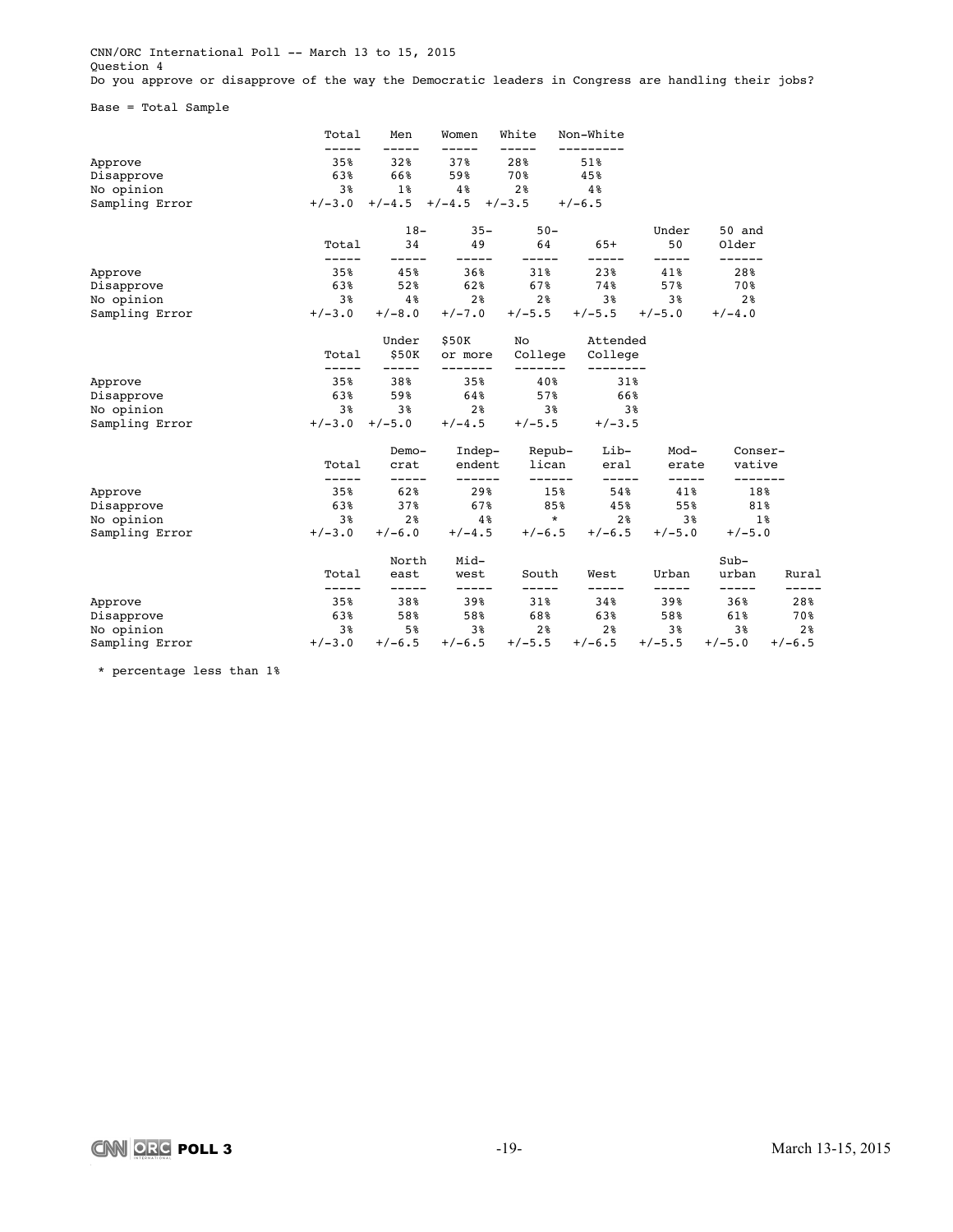CNN/ORC International Poll -- March 13 to 15, 2015 Question 5 Since the start of 2009 when Barack Obama became President, in general, would you say his presidency has been:

### Base = Total Sample

|                | Total          | Men          | Women         | White         | Non-White          |              |                 |                |
|----------------|----------------|--------------|---------------|---------------|--------------------|--------------|-----------------|----------------|
| A success      | -----<br>50%   | 48%          | 51%           | 37%           | 77%                |              |                 |                |
| A failure      | 47%            | 48%          | 45%           | 60%           | 16%                |              |                 |                |
| No opinion     | 4 <sup>°</sup> | 4%           | 4%            | 3%            | 6%                 |              |                 |                |
| Sampling Error | $+/-3.0$       | $+/-4.5$     | $+/-4.5$      | $+/-3.5$      | $+/-6.5$           |              |                 |                |
|                |                | $18-$        | $35 -$        | $50 -$        |                    | Under        | 50 and          |                |
|                | Total          | 34           | 49            | 64            | $65+$              | 50<br>-----  | Older<br>------ |                |
| A success      | 50%            | 61%          | 55%           | 42%           | 37%                | 58%          | 40%             |                |
| A failure      | 47%            | 37%          | 41%           | 51%           | 61%                | 39%          | 55%             |                |
| No opinion     | 4%             | 2%           | 4%            | 7%            | 1%                 | 3%           | 5%              |                |
| Sampling Error | $+/-3.0$       | $+/-8.0$     | $+/-7.0$      | $+/-5.5$      | $+/-5.5$           | $+/-5.0$     | $+/-4.0$        |                |
|                |                | Under        | \$50K         | No            | Attended           |              |                 |                |
|                | Total          | \$50K        | or more       | College       | College            |              |                 |                |
| A success      | 50%            | 50%          | 51%           | 48%           | 51%                |              |                 |                |
| A failure      | 47%            | 45%          | 46%           | 47%           | 46%                |              |                 |                |
| No opinion     | 4 %            | 5%           | 2%            | 58            | 3%                 |              |                 |                |
| Sampling Error | $+/-3.0$       | $+/-5.0$     | $+/-4.5$      | $+/-5.5$      | $+/-3.5$           |              |                 |                |
|                |                | Demo-        | Indep-        | Repub-        | Lib-               | Mod-         | Conser-         |                |
|                | Total          | crat         | endent        | lican         | eral               | erate        | vative          |                |
| A success      | -----<br>50%   | -----<br>81% | ------<br>50% | ------<br>12% | $- - - - -$<br>78% | -----<br>59% | -------<br>24%  |                |
| A failure      | 47%            | 16%          | 46%           | 85%           | 22%                | 37%          | 73%             |                |
| No opinion     | 4%             | 3%           | $4\,$ $\,$    | 3%            | $1\%$              | 4%           |                 | 3 <sup>8</sup> |
| Sampling Error | $+/-3.0$       | $+/-6.0$     | $+/-4.5$      | $+/-6.5$      | $+/-6.5$           | $+/-5.0$     | $+/-5.0$        |                |
|                |                | North        | Mid-          |               |                    |              | $Sub-$          |                |
|                | Total          | east         | west          | South         | West               | Urban        | urban           | Rural          |
| A success      | -----<br>50%   | -----<br>57% | -----<br>55%  | -----<br>41%  | -----<br>51%       | -----<br>60% | -----<br>50%    | 33%            |
| A failure      | 47%            | 39%          | 41%           | 54%           | 48%                | 35%          | 46%             | 63%            |
| No opinion     | $4\%$          | 4 %          | 5%            | 5%            | $\star$            | 4%           | 3%              | 38             |
| Sampling Error | $+/-3.0$       | $+/-6.5$     | $+/-6.5$      | $+/-5.5$      | $+/-6.5$           | $+/-5.5$     | $+/-5.0$        | $+/-6.5$       |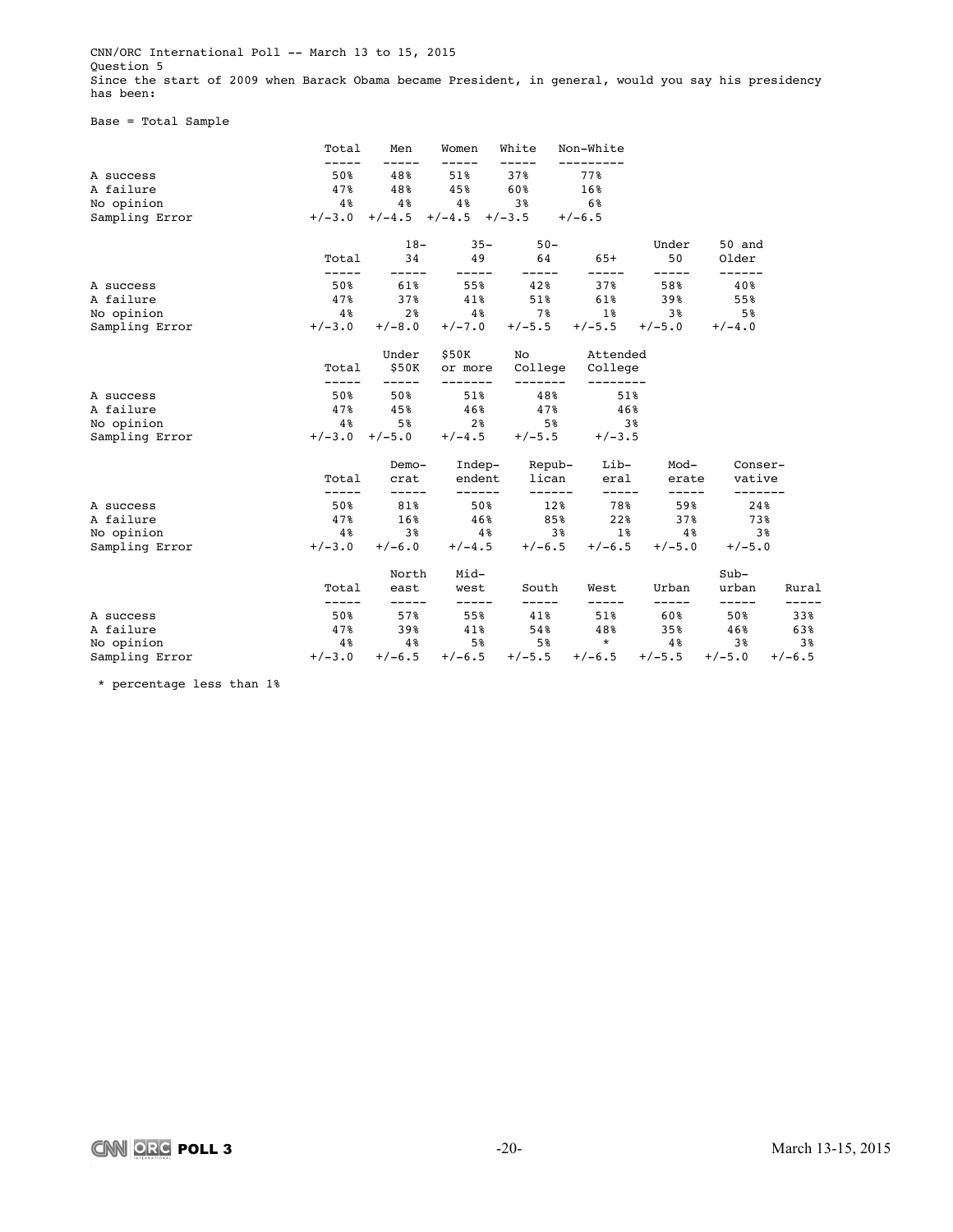CNN/ORC International Poll -- March 13 to 15, 2015

Question 5/6

Q5. Since the start of 2009 when Barack Obama became President, in general, would you say his presidency has been:

Q6. Do you think Obama's presidency has been a failure more because of his own actions or more because he's been blocked from action by Congress?

Base = Total Sample

|                               | Total          | Men            | Women              | White              | Non-White           |                |                   |          |
|-------------------------------|----------------|----------------|--------------------|--------------------|---------------------|----------------|-------------------|----------|
| Obama presidency success      | 50%            | 48%            | 51%                | 37%                | 77%                 |                |                   |          |
| Obama fail due to own actions | 37%            | 39%            | 35%                | 48%                | 11%                 |                |                   |          |
| Obama fail due to Congress    | 98             | 88             | 10%                | 11%                | 5%                  |                |                   |          |
| Obama fail, not sure why      | 1%             | 1%             | $^{\star}$         | 1%                 | $\star$             |                |                   |          |
| No opinion                    | 4%             | 4%             | 4%                 | 3%                 | 6%                  |                |                   |          |
| Sampling Error                | $+/-3.0$       | $+/-4.5$       | $+/-4.5$           | $+/-3.5$           | $+/-6.5$            |                |                   |          |
|                               |                | $18-$          | $35 -$             | $50 -$             |                     | Under          | 50 and            |          |
|                               | Total<br>----- | 34<br>-----    | 49<br>-----        | 64<br>-----        | $65+$<br>-----      | 50<br>-----    | Older<br>------   |          |
| Obama presidency success      | 50%            | 61%            | 55%                | 42%                | 37%                 | 58%            | 40%               |          |
| Obama fail due to own actions | 37%            | 22%            | 38%                | 41%                | 53%                 | 29%            | 45%               |          |
| Obama fail due to Congress    | 98             | 15%            | 2 <sup>8</sup>     | 11%                | 7%                  | 98             | 9%                |          |
| Obama fail, not sure why      | $1\%$          | $\star$        | $1\%$              | $\star$            | $1\%$               | $1\%$          | $1\%$             |          |
| No opinion                    | 4%             | 2 <sup>8</sup> | 4%                 | 78                 | $1\%$               | 3%             | 5%                |          |
| Sampling Error                | $+/-3.0$       | $+/-8.0$       | $+/-7.0$           | $+/-5.5$           | $+/-5.5$            | $+/-5.0$       | $+/-4.0$          |          |
|                               |                | Under          | \$50K              | No                 | Attended            |                |                   |          |
|                               | Total<br>----- | \$50K<br>----- | or more<br>------- | College<br>------- | College<br>-------- |                |                   |          |
| Obama presidency success      | 50%            | 50%            | 51%                | 48%                | 51%                 |                |                   |          |
| Obama fail due to own actions | 37%            | 33%            | 39%                | 32%                | 40%                 |                |                   |          |
| Obama fail due to Congress    | 98             | 12%            | 7%                 | 14%                | 5%                  |                |                   |          |
| Obama fail, not sure why      | 1%             | $1\%$          | $1\%$              | 1%                 | 1%                  |                |                   |          |
| No opinion                    | 4%             | 5%             | 2 <sup>8</sup>     | 5%                 | 3 <sup>8</sup>      |                |                   |          |
| Sampling Error                | $+/-3.0$       | $+/-5.0$       | $+/-4.5$           | $+/-5.5$           | $+/-3.5$            |                |                   |          |
|                               |                | Demo-          | Indep-             | Repub-             | Lib-                | Mod-           | Conser-           |          |
|                               | Total<br>----- | crat<br>-----  | endent<br>------   | lican<br>------    | eral<br>-----       | erate<br>----- | vative<br>------- |          |
| Obama presidency success      | 50%            | 81%            | 50%                | 12%                | 78%                 | 59%            | 24%               |          |
| Obama fail due to own actions | 37%            | 8%             | 33%                | 79%                | 11%                 | 24%            | 66%               |          |
| Obama fail due to Congress    | 98             | 8%             | 12%                | 5%                 | 10%                 | 12%            | 6%                |          |
| Obama fail, not sure why      | 1%             | $\star$        | $1\,$ $\,$         | $1\%$              | $\star$             | $1\%$          | 18                |          |
| No opinion                    | 4%             | 38             | 4%                 | 3%                 | 1%                  | 4%             | 3%                |          |
| Sampling Error                | $+/-3.0$       | $+/-6.0$       | $+/-4.5$           | $+/-6.5$           | $+/-6.5$            | $+/-5.0$       | $+/-5.0$          |          |
|                               |                | North          | Mid-               |                    |                     |                | $Sub-$            |          |
|                               | Total<br>----- | east<br>-----  | west<br>-----      | South<br>-----     | West<br>-----       | Urban<br>----- | urban<br>-----    | Rural    |
| Obama presidency success      | 50%            | 57%            | 55%                | 41%                | $51\%$              | 60%            | 50%               | 33%      |
| Obama fail due to own actions | 37%            | 25%            | 32%                | 45%                | 38%                 | 26%            | 37%               | 49%      |
| Obama fail due to Congress    | 98             | 12%            | 8%                 | 9%                 | 98                  | 8%             | 8%                | 12%      |
| Obama fail, not sure why      | 1%             | 1%             | $\star$            | $\ast$             | $1\%$               | $\star$        | $\star$           | 2%       |
| No opinion                    | 4%             | 4%             | 5%                 | 5%                 | $\star$             | 4%             | 38                | 3%       |
| Sampling Error                | $+/-3.0$       | $+/-6.5$       | $+/-6.5$           | $+/-5.5$           | $+/-6.5$            | $+/-5.5$       | $+/-5.0$          | $+/-6.5$ |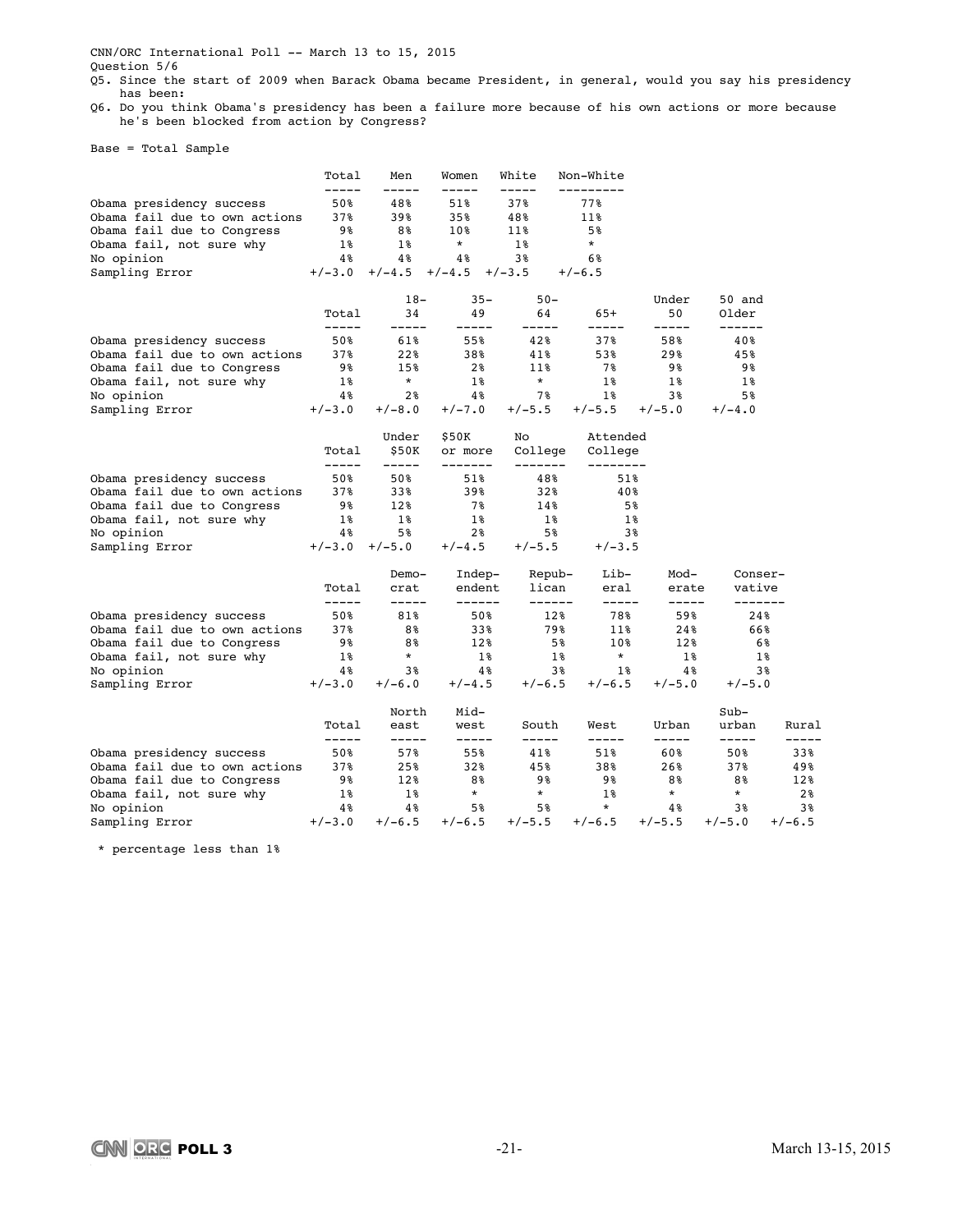CNN/ORC International Poll -- March 13 to 15, 2015 Question 8A We'd like to get your overall opinion of some people in the news. As I read each name, please say if you have a favorable or unfavorable opinion of these people -- or if you have never heard of them.

#### A. Barack Obama

Base = Total Sample

|                                                                                                  | Total                                              | Men                                       | Women                                               | White                                                 | Non-White                                                   |                      |                           |              |
|--------------------------------------------------------------------------------------------------|----------------------------------------------------|-------------------------------------------|-----------------------------------------------------|-------------------------------------------------------|-------------------------------------------------------------|----------------------|---------------------------|--------------|
| Favorable Opinion<br>Unfavorable Opinion<br>Heard of, no opinion<br>Never heard of<br>No opinion | -----<br>52%<br>46%<br>$1\%$<br>$\star$<br>$\star$ | 50%<br>49%<br>$1\%$<br>$\star$<br>$\star$ | -----<br>55%<br>44%<br>$1\%$<br>$^\star$<br>$\star$ | -----<br>39%<br>61%<br>$^\star$<br>$\star$<br>$\star$ | ----------<br>82%<br>15%<br>2 <sup>8</sup><br>$\star$<br>1% |                      |                           |              |
| Sampling Error                                                                                   | $+/-3.0$                                           | $+/-4.5$                                  | $+/-4.5$                                            | $+/-3.5$                                              | $+/-6.5$                                                    |                      |                           |              |
|                                                                                                  |                                                    |                                           |                                                     |                                                       |                                                             |                      |                           |              |
|                                                                                                  | Total<br>-----                                     | $18-$<br>34<br>-----                      | $35 -$<br>49<br>----                                | $50 -$<br>64<br>-----                                 | $65+$<br>-----                                              | Under<br>50<br>----- | 50 and<br>Older<br>------ |              |
| Favorable Opinion                                                                                | 52%                                                | 63%                                       | 53%                                                 | 50%                                                   | 39%                                                         | 58%                  | 45%                       |              |
| Unfavorable Opinion                                                                              | 46%                                                | 34%                                       | 46%                                                 | 49%                                                   | 61%                                                         | 40%                  | 54%                       |              |
| Heard of, no opinion                                                                             | $1\%$                                              | 3%                                        | $\star$                                             | $1\%$                                                 | $\star$                                                     | 2 <sub>8</sub>       | $1\%$                     |              |
| Never heard of                                                                                   | $\star$                                            | $\star$                                   | $\star$                                             | $\star$                                               | $\star$                                                     | $\star$              | $\star$                   |              |
| No opinion                                                                                       | $\star$                                            | $\star$                                   | $1\%$                                               | $\star$                                               | $\star$                                                     | $\star$              | $\star$                   |              |
| Sampling Error                                                                                   | $+/-3.0$                                           | $+/-8.0$                                  | $+/-7.0$                                            | $+/-5.5$                                              | $+/-5.5$                                                    | $+/-5.0$             | $+/-4.0$                  |              |
|                                                                                                  |                                                    | Under                                     | \$50K                                               | No                                                    | Attended                                                    |                      |                           |              |
|                                                                                                  | Total<br>-----                                     | \$50K<br>-----                            | or more                                             | College<br>-------                                    | College                                                     |                      |                           |              |
| Favorable Opinion                                                                                | 52%                                                | 56%                                       | 52%                                                 | 50%                                                   | 55%                                                         |                      |                           |              |
| Unfavorable Opinion                                                                              | 46%                                                | 43%                                       | 47%                                                 | 48%                                                   | 45%                                                         |                      |                           |              |
| Heard of, no opinion                                                                             | 1%                                                 | 2%                                        | 1%                                                  | 2 <sup>8</sup>                                        | $^\star$                                                    |                      |                           |              |
| Never heard of                                                                                   | $\star$                                            | $\star$                                   | $\star$                                             | $\star$                                               | $\star$                                                     |                      |                           |              |
| No opinion                                                                                       | $\star$                                            | $\star$                                   | $\star$                                             | $\star$                                               | $\star$                                                     |                      |                           |              |
| Sampling Error                                                                                   | $+/-3.0$                                           | $+/-5.0$                                  | $+/-4.5$                                            | $+/-5.5$                                              | $+/-3.5$                                                    |                      |                           |              |
|                                                                                                  | Total                                              | Demo-<br>crat                             | Indep-<br>endent                                    | Repub-<br>lican                                       | Lib-<br>eral                                                | Mod-<br>erate        | Conser-<br>vative         |              |
| Favorable Opinion                                                                                | -----<br>52%                                       | -----<br>84%                              | ------<br>53%                                       | ------<br>13%                                         | -----<br>80%                                                | -----<br>64%         | -------<br>23%            |              |
| Unfavorable Opinion                                                                              | 46%                                                | 15%                                       | 45%                                                 | 87%                                                   | 17%                                                         | 35%                  | 75%                       |              |
| Heard of, no opinion                                                                             | $1\%$                                              | $1\%$                                     | 2 <sup>8</sup>                                      | $1\%$                                                 | 3%                                                          | $1\%$                | 1%                        |              |
| Never heard of                                                                                   | $\star$                                            | $\star$                                   | $\star$                                             | $^\star$                                              | $\star$                                                     | $\star$              | $\star$                   |              |
| No opinion                                                                                       | $\star$                                            | $\star$                                   | $\star$                                             | $\star$                                               | $\star$                                                     | $\star$              | $\star$                   |              |
| Sampling Error                                                                                   | $+/-3.0$                                           | $+/-6.0$                                  | $+/-4.5$                                            | $+/-6.5$                                              | $+/-6.5$                                                    | $+/-5.0$             | $+/-5.0$                  |              |
|                                                                                                  |                                                    | North                                     | Mid-                                                |                                                       |                                                             |                      | $Sub-$                    |              |
|                                                                                                  | Total                                              | east                                      | west                                                | South                                                 | West                                                        | Urban                | urban                     | Rural        |
| Favorable Opinion                                                                                | -----<br>52%                                       | -----<br>65%                              | -----<br>58%                                        | -----<br>42%                                          | -----<br>52%                                                | -----<br>63%         | -----<br>50%              | -----<br>42% |
| Unfavorable Opinion                                                                              | 46%                                                | 35%                                       | 42%                                                 | 55%                                                   | 46%                                                         | 36%                  | 49%                       | 57%          |
| Heard of, no opinion                                                                             | $1\%$                                              | $\star$                                   | $\star$                                             | 38                                                    | $1\%$                                                       | 1%                   | $1\%$                     | $1\%$        |
| Never heard of                                                                                   | $\star$                                            | $\star$                                   | $\star$                                             | $\star$                                               | $\star$                                                     | $\star$              | $\star$                   | $\star$      |
| No opinion                                                                                       | $\star$                                            | $\star$                                   | $\star$                                             | 1%                                                    | $\ast$                                                      | 1%                   | $\star$                   | $\star$      |
| Sampling Error                                                                                   | $+/-3.0$                                           | $+/-6.5$                                  | $+/-6.5$                                            | $+/-5.5$                                              | $+/-6.5$                                                    | $+/-5.5$             | $+/-5.0$                  | $+/-6.5$     |